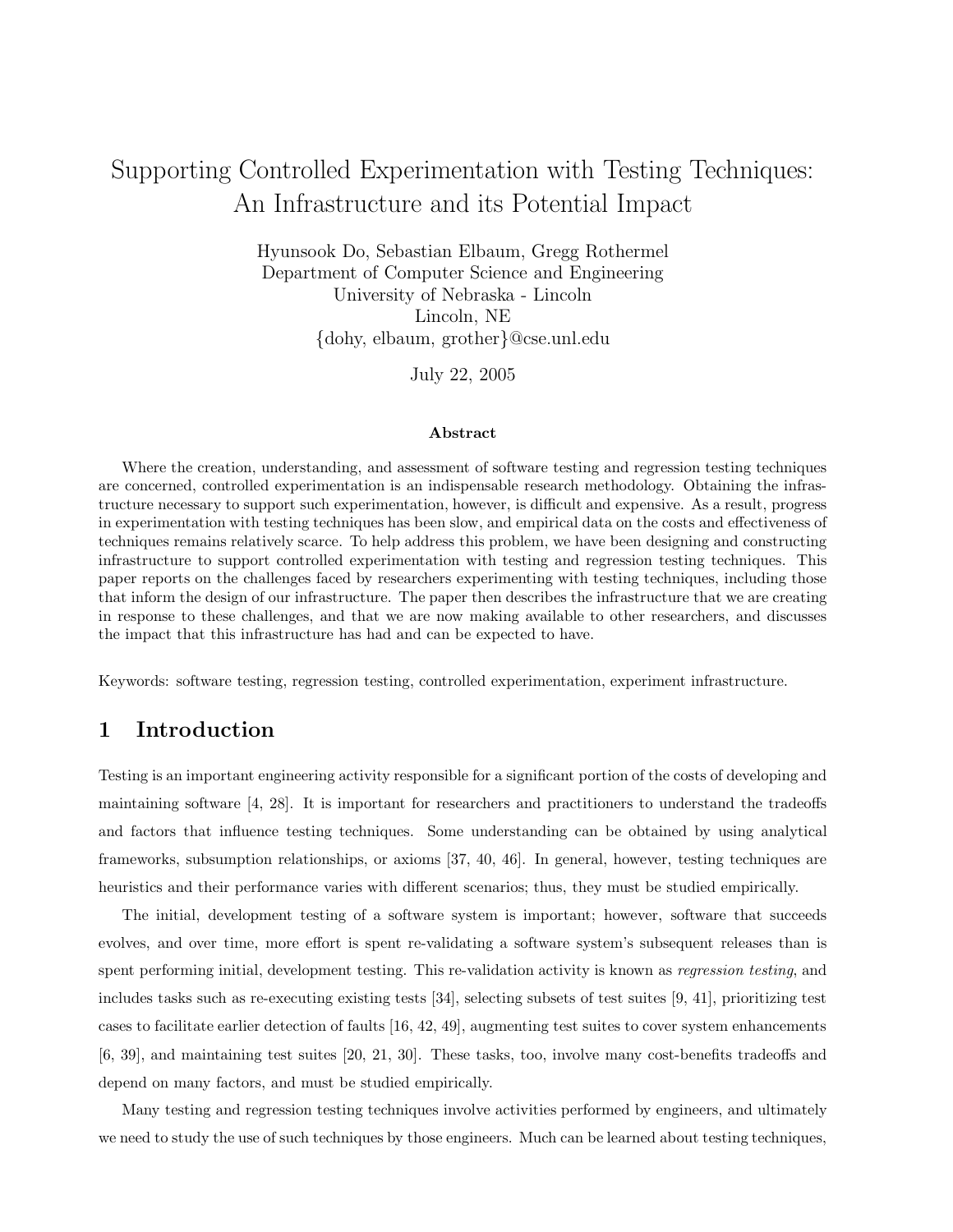however, through studies that focus directly on those techniques themselves. For example, we can measure and compare the fault-revealing capabilities of test suites created by various testing methodologies [18, 22], the cost of executing the test suites created by different methodologies [5], or the influence of choices in test suite design on testing cost-effectiveness [38]. Such studies provide important information on tradeoffs among techniques, and they can also help us understand the hypotheses that should be tested, and the controls that are needed, in subsequent studies of humans, which are likely to be more expensive.

Empirical studies of testing techniques, like studies of engineers who perform testing, involve many challenges and cost-benefits tradeoffs, and this has constrained progress in this area. In general, two classes of empirical studies of software testing can be considered: controlled experiments and case studies. Controlled experiments focus on rigorous control of variables in an attempt to preserve internal validity and support conclusions about causality, but the limitations that result from exerting control can limit the ability to generalize results [44]. Case studies sacrifice control, and thus, internal validity, but can include a richer context [51]. Each of these classes of studies can provide insights into software testing techniques,<sup>1</sup> and together they are complementary; in this article, however, our focus is controlled experimentation.

Controlled experimentation with testing techniques depends on numerous software-related artifacts, including software systems, test suites, and fault data; for regression testing experimentation, multiple versions of software systems are also required. Obtaining such artifacts and organizing them in a manner that supports controlled experimentation is a difficult task. These difficulties are illustrated by the survey of recent articles reporting experimental results on testing techniques presented in Section 2 of this article. Section 3 further discusses these difficulties in terms of the challenges faced by researchers wishing to perform controlled experimentation, which include the needs to generalize results, ensure replicability, aggregate findings, isolate factors, and amortize the costs of experimentation.

To help address these challenges, we have been designing and constructing infrastructure to support controlled experimentation with software testing and regression testing techniques.<sup>2</sup> Section 4 of this article presents this infrastructure, describing its organization and primary components, our plans for making it available and augmenting it, some examples of the infrastructure being used, and potential threats to validity. Section 5 concludes by reporting on the impact this infrastructure has had, and can be expected to have, on further controlled experimentation.

# 2 A Survey of Studies of Testing

To provide an initial view on the state of the art in empirical studies of software testing, we surveyed recent research papers following approaches used by Tichy et al. [43] and Zelkowitz et al. [52]. We selected

 $1$ A recent study by Juristo et al. [24], which analyzes empirical studies of testing techniques over the past 25 years, underscores the importance of such studies.

<sup>2</sup>This work shares similarities with activities promoted by the International Software Engineering Research Network (ISERN). ISERN, too, seeks to promote experimentation, in part through the sharing of resources; however, ISERN has not to date focused on controlled experimentation with software testing, or produced infrastructure appropriate to that focus.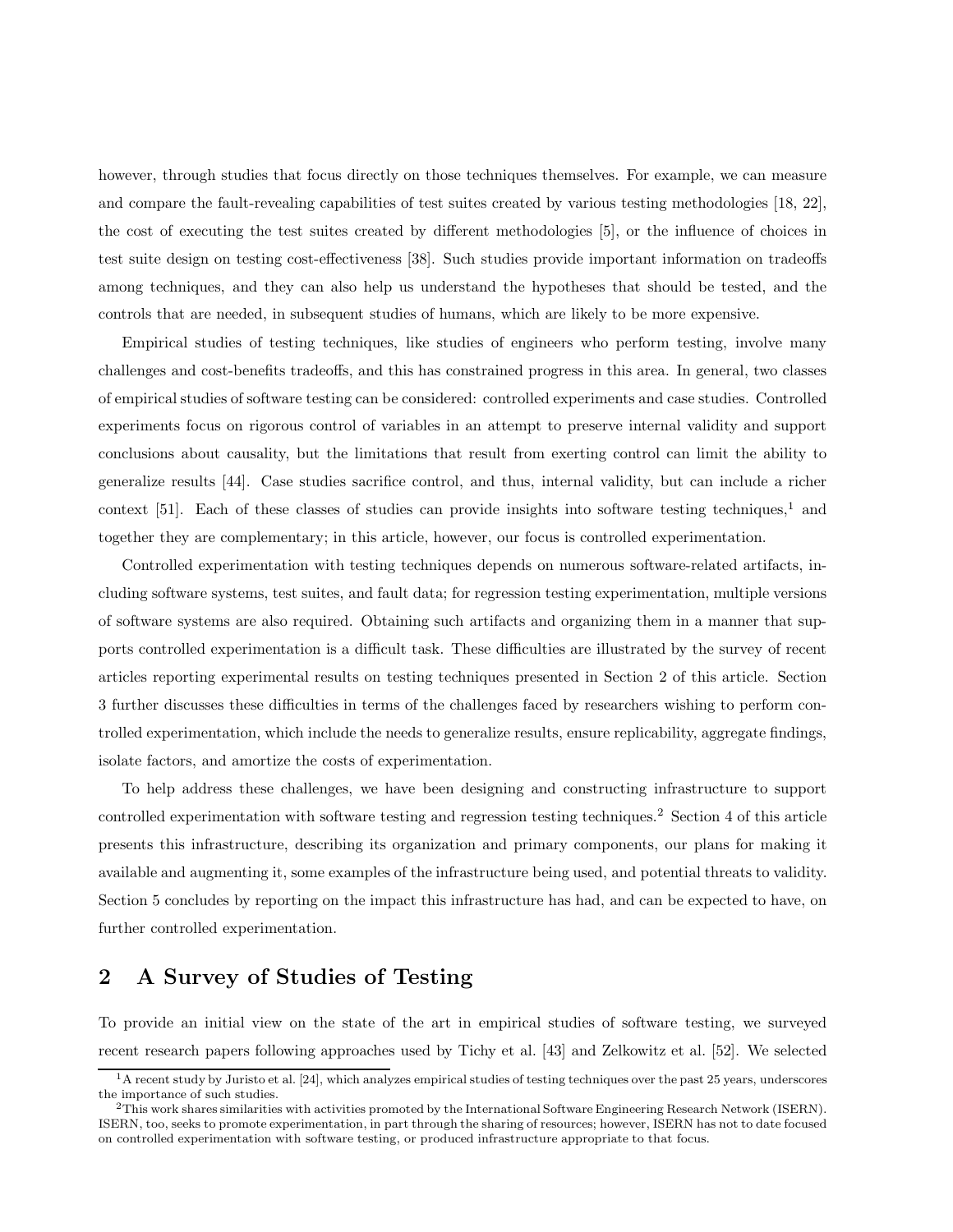| Year  | <b>TSE</b> |    | <b>TOSEM</b>  |            | ISSTA <sup>3</sup> |            |                          | ICSE                     |                |     | <b>FSE</b> |                 |                | <b>ICSM</b>     |            |     |                 |            |
|-------|------------|----|---------------|------------|--------------------|------------|--------------------------|--------------------------|----------------|-----|------------|-----------------|----------------|-----------------|------------|-----|-----------------|------------|
|       |            |    | <b>EST</b>    | D          |                    | <b>EST</b> | Ρ                        |                          | <b>EST</b>     | רד  |            | EST             | D              |                 | <b>EST</b> | D   |                 | <b>EST</b> |
| 2003  | 74         |    |               |            |                    |            | $\overline{\phantom{0}}$ |                          |                | 75  |            | o<br>ð          | 33             | 4               | 4          | 39  | 4               | 5          |
| 2002  | 74         |    | 4             | 14         | $\Omega$           |            | 23                       | 11                       | 4              | 57  | 4          | 4               | 17             |                 |            | 61  |                 |            |
| 2001  | 55         |    | Ð             |            | 4                  | ച          | $\overline{\phantom{a}}$ |                          |                | 61  |            | $\Omega$        | 28             | $\Omega$<br>. , | 3          | 68  |                 |            |
| 2000  | 62         |    | $\mathcal{D}$ | 14         |                    |            | 21                       | 10                       | $\overline{2}$ | 67  |            | $\Omega$        | Ð<br>Ŧ١        | $\Omega$        | റ          | 24  |                 |            |
| 1999  | 46         |    |               | 1 ດ<br>⊥ 4 |                    |            | $\overline{\phantom{0}}$ | $\overline{\phantom{0}}$ |                | 58  | 4          | $\Omega$        | 29             |                 |            | 36  |                 |            |
| 1998  | 73         |    | $\Omega$      | 12         |                    |            | 16                       | 9                        |                | 39  | c          | $\Omega$        | 22             | $\Omega$        |            | 32  | $\Omega$<br>. . |            |
| 1997  | 50         |    |               | 12         |                    |            | $\overline{\phantom{0}}$ | -                        |                | 52  | 4          | $\Omega$        | $\Omega$<br>41 | ິ<br>. ,        |            | 34  | ິ               |            |
| 1996  | 59         |    | റ             | 13         | h,                 | $\Omega$   | 29                       | 13                       |                | 53  |            | $\Omega$<br>- 1 | l (            | $\Omega$        |            | 34  |                 |            |
| 1995  | 70         |    |               | 10         |                    |            | $\overline{\phantom{0}}$ | $\overline{\phantom{0}}$ |                | 31  | .,         |                 | 15             |                 |            | 30  |                 |            |
| 1994  | 68         |    |               | 12         | $\Omega$<br>Ő      |            | $\overline{ }$<br>ı.     | 10                       |                | 30  |            | $\Omega$        | ∽<br>1 I       | $\Omega$        |            | 38  | ച<br>Ω          |            |
| Total | 631        | 56 | 29            | 17         | $\overline{ }$     | Δ          | 106                      | 53                       | 9              | 523 | 44         | 24              | 222            | 20              | 14         | 396 | 34              | 23         |

Table 1: Research papers involving testing and empirical studies in six major venues, 1994-2003.

two journals and four conferences recognized as pre-eminent in software engineering research and known for including papers on testing and regression testing: IEEE Transactions on Software Engineering (TSE), ACM Transactions on Software Engineering and Methodology (TOSEM), the ACM SIGSOFT International Symposium on Software Testing and Analysis (ISSTA), the ACM/IEEE International Conference on Software Engineering (ICSE), the ACM SIGSOFT Symposium on Foundations of Software Engineering (FSE), and the IEEE International Conference on Software Maintenance (ICSM). We considered all issues and proceedings from these venues over the period 1994 to 2003.

Table 1 summarizes the results of our survey with respect to the numbers of full research papers appearing in each venue per year. Of the 1,995 full research papers contained in the issues and proceedings of the six venues we considered, we identified 224 papers on topics involving software testing issues such as testing techniques, test case generation, testing strategies, and test adequacy criteria. We examined these papers, and determined that 107 reported results of empirical studies. In this determination, we included all papers that either described their results as "empirical" or clearly evaluated their proposed techniques or methods through empirical studies.

The table contains three columns of data per venue: P (the total number of papers published in that year), T (the number of papers about software testing published in that year), and EST (the number of papers about software testing that contained some type of empirical study). As the table shows, 11.2% (224) of the papers in the venues considered concern software testing, a relatively large percentage attesting to the importance of the topic. (This includes papers from ISSTA, which would be expected to have a large testing focus, but even excluding ISSTA, 9% of the papers in the other venues, that focus on software engineering generally, concern testing.) Of the testing-related papers, however, only 47.7% (107) report empirical studies.

These data might be considered to be biased because the authors of this article have been responsible for several of the papers considered in this survey. To assess whether such bias had influenced our results, we

<sup>3</sup> ISSTA proceedings appear bi-annually.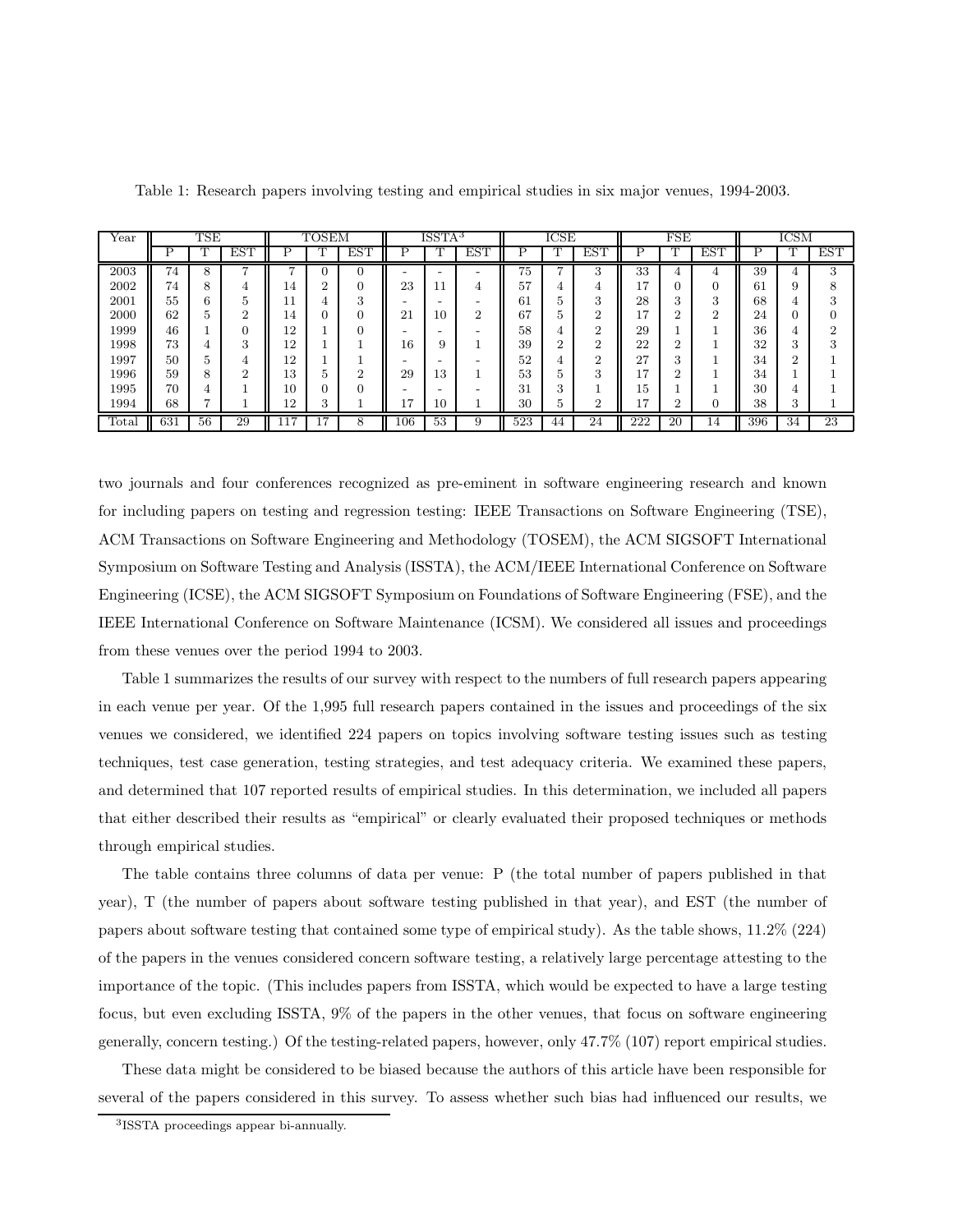also considered the same data with those papers eliminated from consideration. In this case, however, the foregoing percentages become 10.4% (papers concerning software testing), 8.2% (papers concerning software testing excluding those at ISSTA), 43.4% (empirical studies among testing-related papers), respectively, and continue to support our conclusions (Table 5 in Appendix A presents full results for this view).

We next analyzed the 107 papers on testing that reported empirical studies, considering the following categories, which represent factors important to controlled experimentation on testing and regression testing:

- The type of empirical study performed.
- The number of programs used as sources of data.
- The number of versions used as sources of data.
- Whether test suites were utilized.
- Whether fault data was utilized.
- Whether the study involved artifacts provided by or made available to other researchers.

Determining the type of empirical study performed required a degree of subjective judgement, due to vague descriptions by authors and the absence of clear quantitative measures for differentiating study types. However, previous work [2, 27, 52] provides guidelines for classifying types of studies, and we used these to initially determine whether studies should be classified as controlled experiments, case studies or examples. An additional source for distinguishing controlled experiments from other types of studies was Wohlin et al.'s criteria [47], and focused primarily on whether the study involved manipulating factors to answer research questions.

Many studies were relatively easy to classify: if a study utilizes a single program or version and it has no control factor then it is clearly a case study or an example; if a study utilizes multiple programs and versions and it has multiple control factors then it is a controlled experiment. However, some studies were difficult to classify due to a lack of description of experiment design and objects.

The categories listed above (the number of programs and the number of versions empirical studies used, whether they used tests and faults, and whether they were involved in artifact sharing) are essential elements to consider in the process of classification of the type of an empirical study, but further consideration of the experiment design was also required. For example, if a study used all types of artifacts listed in Table 2 but its experiment design did not manipulate any factors, then we classified it as a case study or an example. On the other hand, if a study involved a single program but its experiment design manipulated and controlled factors such as versions or tests, we classified it as an experiment.

Having determined which papers presented controlled experiments, we next considered the remaining papers again, to classify them as case studies or examples. If the studies utilized only single trivial programs (i.e. less than a couple of hundred lines of code), then we classified them as examples.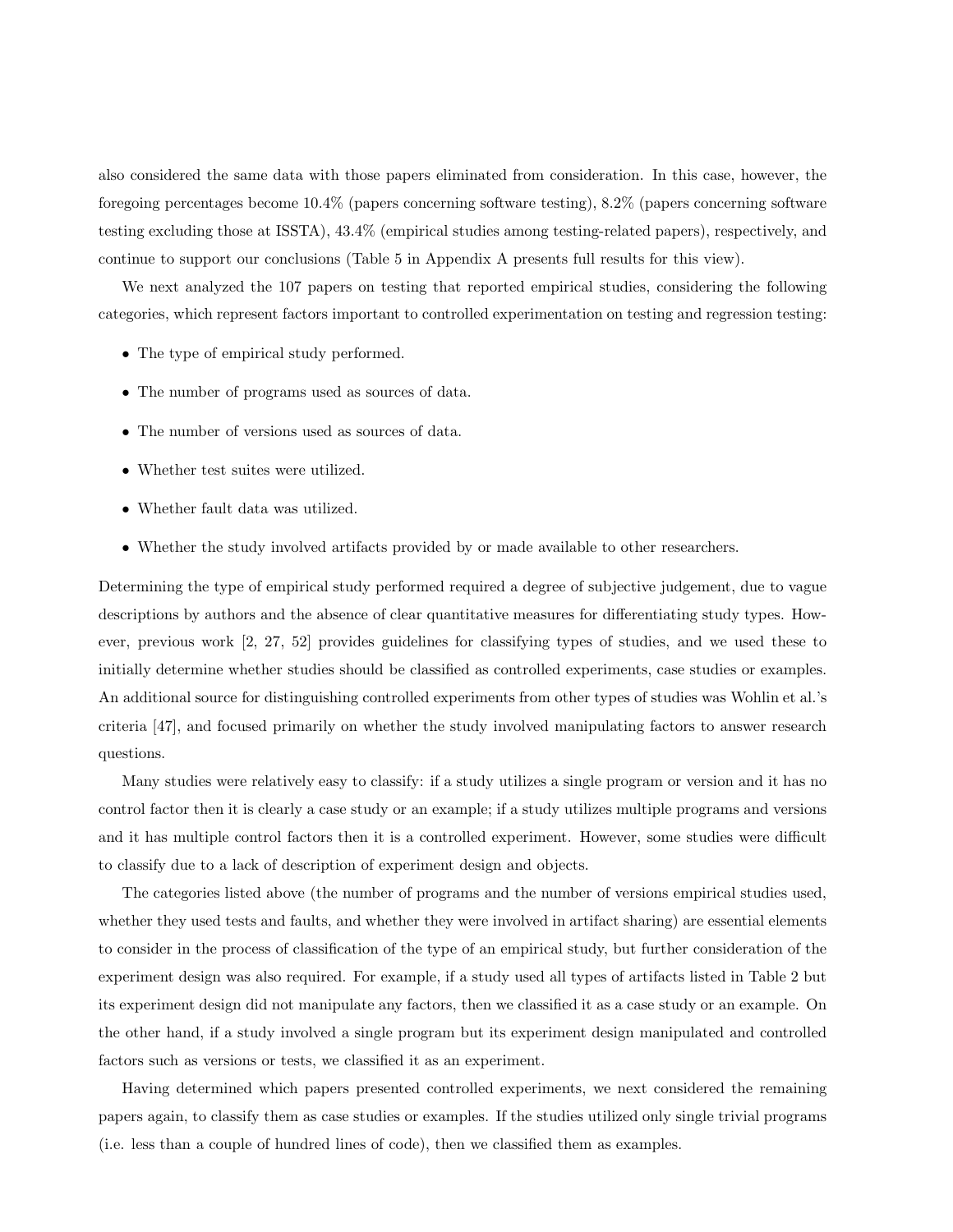

Figure 1: The percentage of empirical studies: example, case study and experiment.

| Publication       | Empirical | Example        | Case           | Controlled        | Multiple | Multiple       | <b>Tests</b>   | Faults         | Shared         |
|-------------------|-----------|----------------|----------------|-------------------|----------|----------------|----------------|----------------|----------------|
|                   | Papers    |                | Study          | Experiment        | Programs | Versions       |                |                | Artifacts      |
| TSE (1999-2003)   | 18        | $\Omega$       | 9              | 9                 | 15       | 6              | 16             | 7              | h              |
| TSE (1994-1998)   | 11        |                | 9              |                   | 6        |                | 8              | $\overline{2}$ |                |
| TSE (1994-2003)   | 29        |                | 18             | 10                | 21       | 8              | 24             | 9              |                |
| TOSEM (1999-2003) | 3         | $\Omega$       | 0              | 3                 | 3        | 3              | 3              | 3              | $\overline{2}$ |
| TOSEM (1994-1998) | 5         |                |                | 3                 |          | 2              | 5              | 3              |                |
| TOSEM (1994-2003) | 8         |                |                | 6                 |          | 5              | 8              | 6              |                |
| ISSTA (1999-2003) | 6         | $\Omega$       | 4              | $\mathcal{D}_{1}$ | 5        | $\overline{2}$ | 6              | $\mathbf{I}$   |                |
| ISSTA (1994-1998) | 3         |                | $\overline{2}$ |                   | 3        |                | 3              |                |                |
| ISSTA (1994-2003) | 9         | $\Omega$       | 6              | 3                 | 8        | 3              | 9              | $\overline{2}$ |                |
| ICSE (1999-2003)  | 14        |                | 6              |                   | 9        | 6              | 14             | 8              | 6              |
| ICSE (1994-1998)  | 10        |                |                | 3                 | 6        |                | 10             | 5              |                |
| ICSE (1994-2003)  | 24        |                | 13             | 10                | 15       | 13             | 24             | 13             |                |
| FSE (1999-2003)   | 10        | $\overline{2}$ | 6              | $\overline{2}$    | 5        | $\overline{2}$ | 8              |                | $\Omega$       |
| FSE (1994-1998)   | 4         |                | $\overline{2}$ | 2                 | 3        |                | 4              | $\overline{2}$ |                |
| FSE (1994-2003)   | 14        | $\overline{2}$ | 8              |                   | 8        | 4              | 12             | 3              |                |
| ICSM (1999-2003)  | 16        | $\overline{2}$ | 11             | 3                 | 10       | 11             | 10             | 3              | 5              |
| ICSM (1994-1998)  |           | 3              | 3              |                   | 3        | 3              | $\overline{2}$ | $\overline{2}$ |                |
| ICSM (1994-2003)  | 23        | 5              | 14             |                   | 13       | 14             | 12             | 5              | 6              |
| Total (1999-2003) | 67        | 5              | 36             | 26                | 47       | 30             | 57             | 23             | 19             |
| Total (1994-1998) | 40        | 5              | 24             | 11                | 25       | 17             | 32             | 15             |                |
| Total (1994-2003) | 107       | 10             | 60             | 37                | 72       | 47             | 89             | 38             | 24             |

Table 2: Further classification of published empirical studies.

Figure 1 summarizes the results of our analysis. The figure reports the data for each venue in terms of three time periods: 1994-1998, 1999-2003, and 1994-2003. Across all venues over the ten year period, 34.5% of the studies presented were controlled experiments and 56% were case studies. Separation of this data into time periods suggests that trends are changing: 27.5% of the studies in the first five years (1994-1998) were controlled experiments, compared to 38.8% in the second five years (1999-2003). This trend occurs across all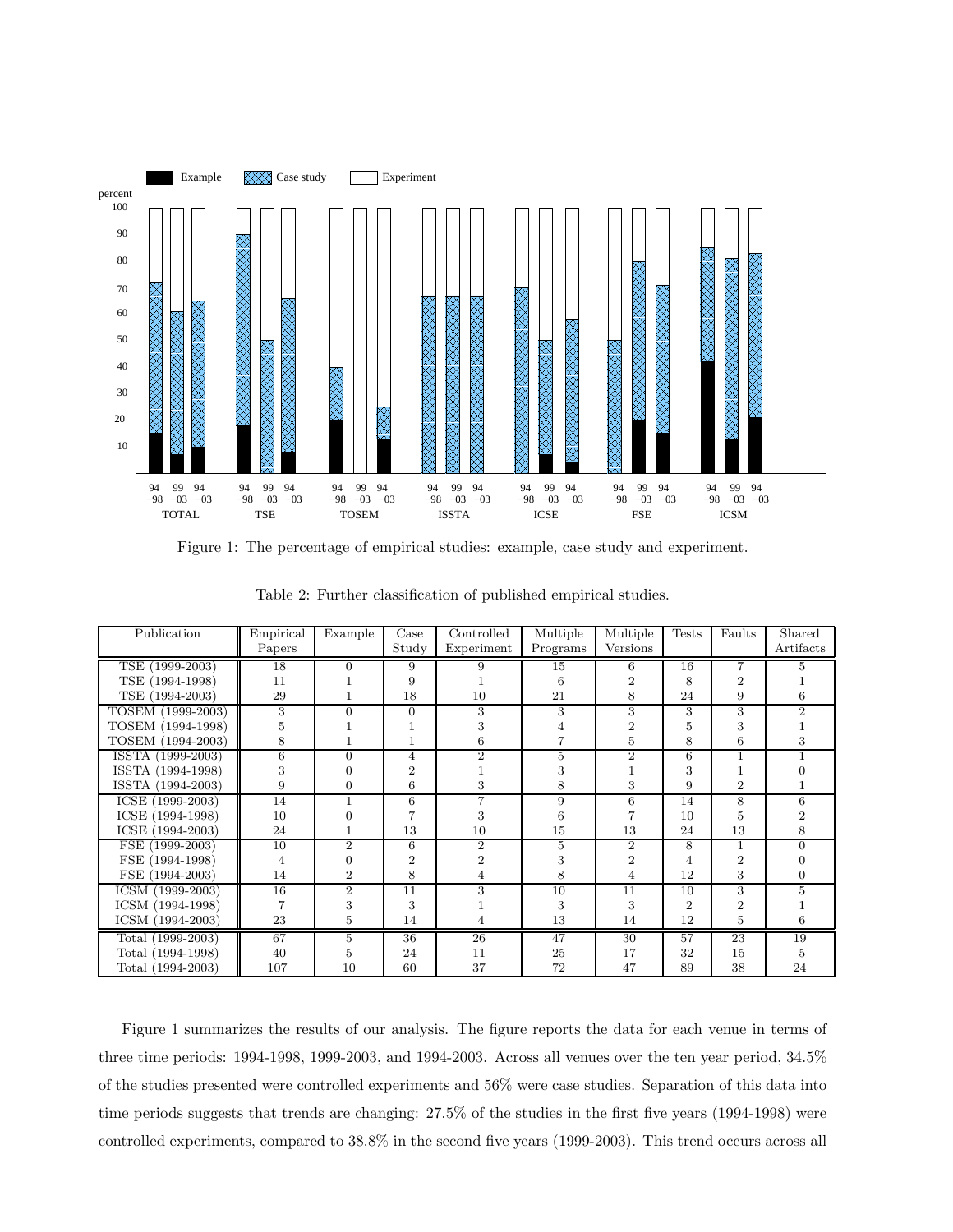venues other than ISSTA and FSE, and it is particularly strong for TSE (9% vs. 50%). The results of this analysis, too, remain stable when papers involving the authors of this article are excluded: in that case, over the ten year period, 23% of the studies were controlled experiments and 65% were case studies; 17.6% of the studies in the first five-year period were controlled experiments compared to 27% in the second five-year period; and the increasing trend is visible across all venues other than ISSTA and FSE, remaining strongest for TSE (0% to 40%) (see Table 6 in Appendix A for full results for this case).

Table 2 reports these same numbers together with additional data listed in the following columns: multiple programs, multiple versions, tests, faults, and shared artifacts. As the table shows, 32.7% of the studies utilize data from only one program (although this is not necessarily problematic for case studies). Also, only 44% of the studies utilize multiple versions and only 35.5% utilize fault data. Finally, the table shows that of the 107 studies, only 22.4% involved artifact sharing. This table exhibits an increasing trend in sharing from 12.5% in the early time period to 28% in the later period. Excluding papers by the authors of this article, the first three percentages become 36% (studies utilizing one program), 37.2% (studies utilizing multiple versions), and 23.2% (studies utilizing fault data), respectively, with 9.3% of the studies involving sharing, and the increasing trend being from 3% to 13.4%, continuing to support our conclusions (see Table 6 in Appendix A).

Further investigation of this data is revealing. Of the 24 papers in which artifacts were shared among researchers, 21 use one or both of a set of programs known as the "Siemens programs", or a somewhat larger program known as "space". (Four of these 21 papers also use one or two other large programs, but these programs have not to date been made available to other researchers as shared artifacts.) The Siemens programs, originally introduced to the research community by Hutchins et al. [22] and subsequently augmented, reorganized, and made available as shareable infrastructure by an author of this article, consist of seven C programs each of no more than 1000 lines of code, 132 seeded faults for those programs, and several sets of test suites satisfying various test adequacy criteria. Space, appearing initially in papers by other researchers [45, 48] and also processed and made available as shareable infrastructure by an author of this article, is a single application of nearly 10,000 lines of code, provided with various test suites and 35 actual faults. In the cases in which multiple "versions" of software systems are used in studies involving these programs, these versions differ only in terms of faults, rather than in terms of a set of changes of which some have caused faults; ignoring these cases, only four exist in which actual, realistic multiple versions of programs are utilized. This is just a starting point for infrastructure sharing; as we describe later in Section 3, the use of the Siemens programs and space poses several threats to validity.

# 3 Challenges for Experimentation

Researchers attempting to conduct controlled experiments examining the application of testing techniques to artifacts face several challenges. The survey of the literature just summarized provides evidence of the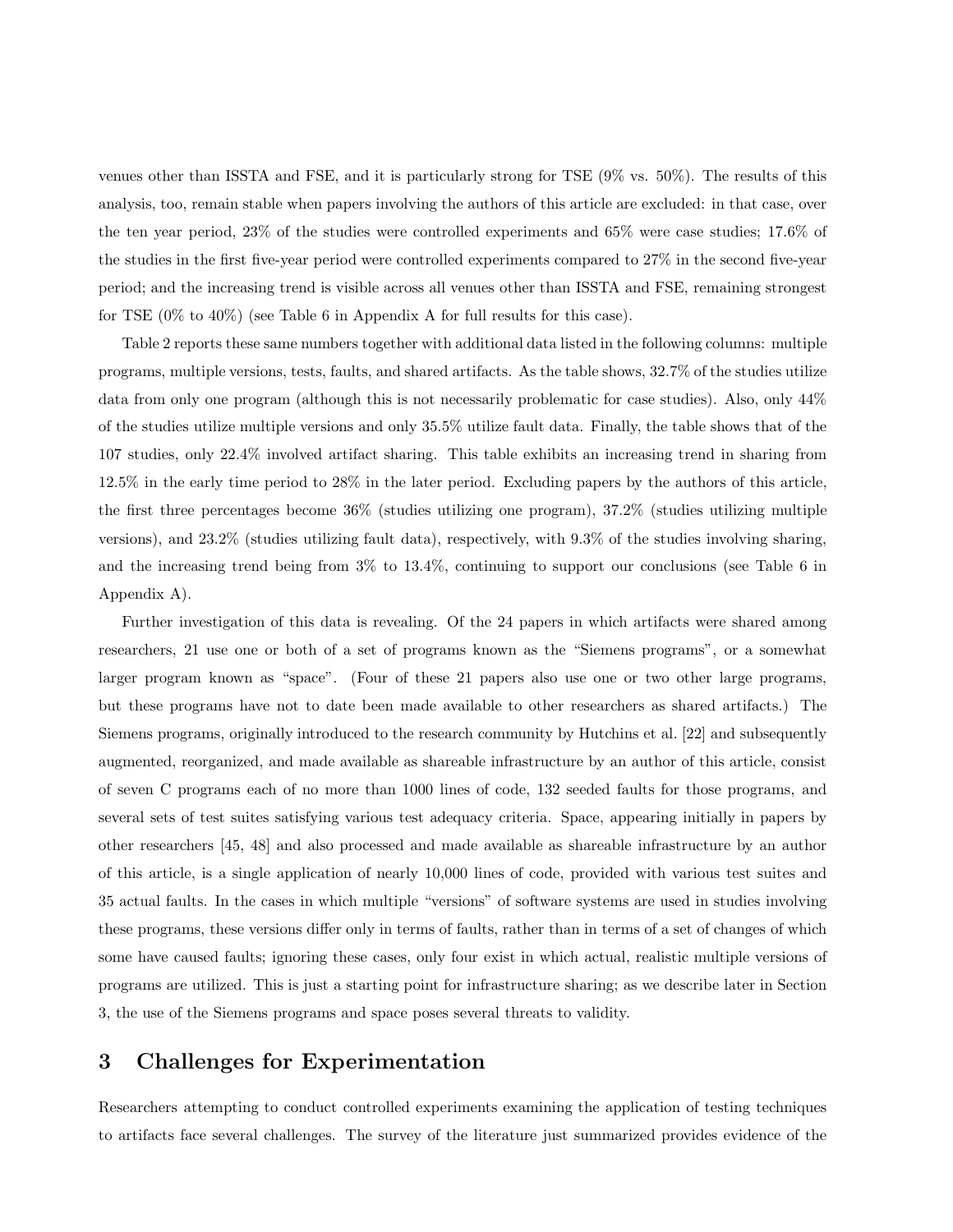effects of these challenges: in particular in the small number of controlled experiments, the small percentage of studies utilizing multiple programs, versions, and faults data, and the limited artifact sharing evident. The survey also suggests, however, that researchers are becoming increasingly willing to conduct controlled experiments, and are increasing the extent to which they utilize shared artifacts.

These tendencies are related: utilizing shared artifacts is likely to facilitate controlled experimentation. The Siemens programs and space, in spite of their limitations, have facilitated a number of controlled experiments that might not otherwise have been possible. This argues for the utility of making additional infrastructure available to other researchers, as is our goal.

Before proceeding further, however, it is worthwhile to identify the challenges faced by researchers performing experimentation on testing techniques in the presence of limited infrastructure. Identifying such challenges provides insights into the limited progress in this area that goes beyond the availability of artifacts. Furthermore, identifying these challenges helps us define the infrastructure requirements for such experiments, and helps us shape the design of an experiment infrastructure.

### Challenge 1: Supporting replicability across experiments.

A scientific finding is not trusted unless it can be independently replicated. When performing a replication, researchers duplicate the experimental design of an experiment on a different sample to increase the confidence in the findings [47] or on an extended hypothesis to evaluate additional variables [3]. Supporting replicability for controlled experiments requires establishment of control on experimental factors and context; this is increasingly difficult to achieve as the units of analysis and context become more complex. When performing controlled experimentation with software testing techniques, several replicability challenges exist.

First, artifacts utilized by researchers are rarely homogeneous. For example, programs may belong to different domains and have different complexities and sizes, versions may exhibit different rates of evolution, processes employed to create programs and versions may vary, and faults available for the study of fault detection may vary in type and magnitude.

Second, artifacts are provided in widely varying levels of detail. For example, programs freely available through the open source initiative are often missing formal documentation or rigorous test suites. On the other hand, confidentiality agreements often constrain the industry data that can be utilized in published experiments, especially data related to faults and failures.

Third, experiment design and process details are often not standardized or reported in sufficient detail. For example, different types of oracles may be used to evaluate technique effectiveness, different, noncomparable tools may be used to capture coverage data, and when fault seeding is employed it may not be clear who performed the activity and what process they followed.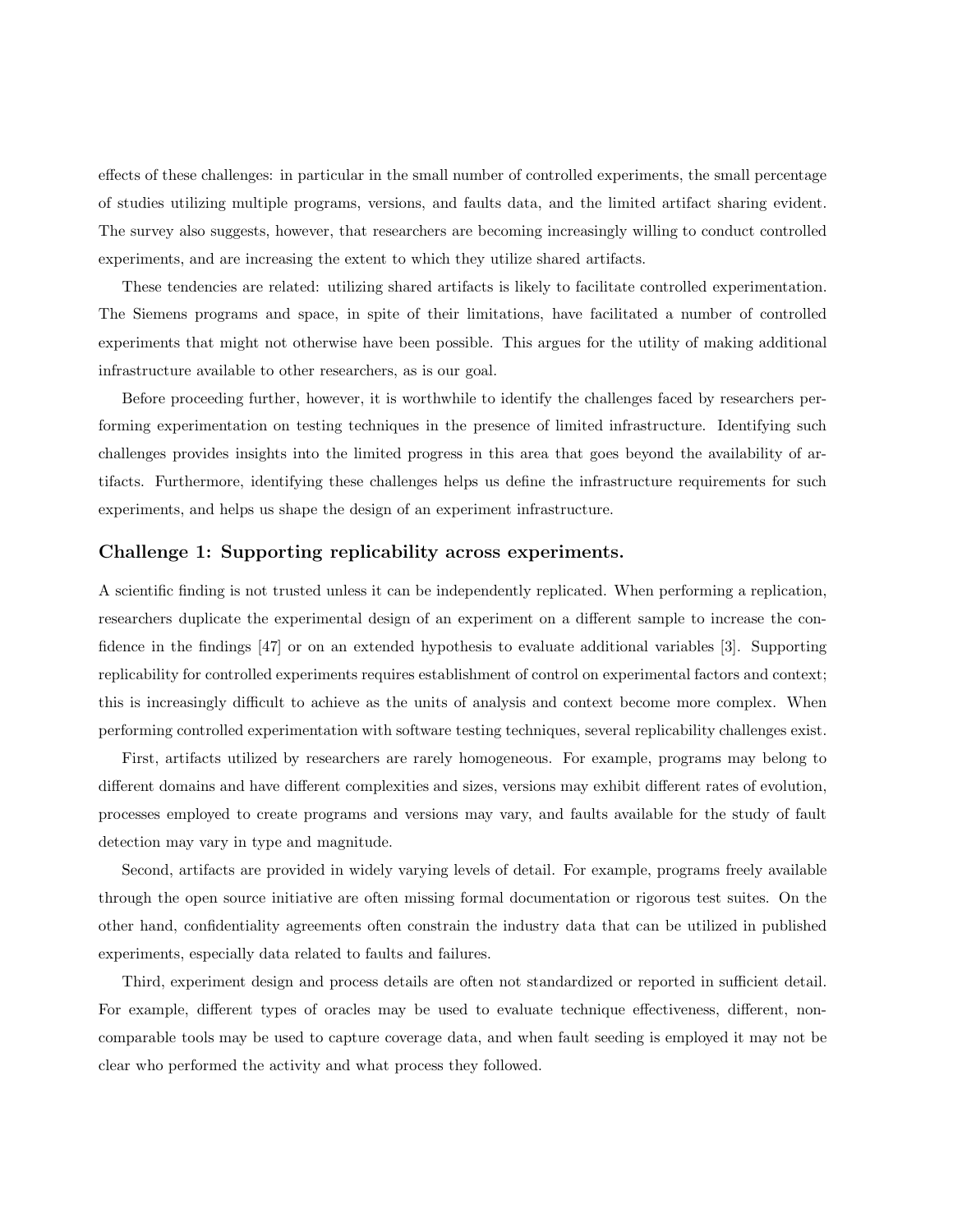### Challenge 2: Supporting aggregation of findings.

Individual experiments may produce interesting findings, but can claim only limited validity under different contexts. In contrast, a family of experiments following a similar operational framework can enable the aggregation of findings, leading to generalization of results and further theory development.

Opportunities for aggregation are highly correlated with the replicability of an experiment (Challenge 1); that is, a highly replicable experiment is likely to provide detail sufficient to determine whether results across experiments can be aggregated. (This reveals just one instance in which the relationship between challenges is not orthogonal, and in which providing support to address one challenge may impact others.)

Still, even high levels of replicability cannot guarantee correct aggregation of findings unless there is a systematic capture of experimental context [36]. Such systematic capture typically does not occur in the domain of testing experimentation. For example, versions utilized in experiments to evaluate regression testing techniques may represent minor internal versions or major external releases; these two scenarios clearly involve very distinct levels of validation. Although capturing complete context is often infeasible, the challenge is to provide enough support so that the evidence obtained across experiments can be leveraged.

#### Challenge 3: Reducing the cost of controlled experiments.

Controlled experimentation is expensive, and there are several strategies available for reducing this expense. For example, experiment design and sampling processes can reduce the number of participants required for a study of engineer behavior, thereby reducing data collection costs. Even with such reductions, obtaining and preparing participants for experimentation is costly, and that cost varies with the domain of study, the hypotheses being evaluated, and the applicability of multiple and repeated treatments on the same participants.

Controlled experimentation in which testing techniques are applied to artifacts does not require human participants, it requires objects such as programs, versions, tests, and faults. This is advantageous because artifacts are more likely to be reusable across experiments, and multiple treatments can be validly applied across all artifacts at no cost to validity. Still, artifact reuse is often jeopardized due to several factors.

First, artifact organization is not standardized. For example, different programs may be presented in different directory structures, with different build processes, fault information, and naming conventions.

Second, artifacts are incomplete. For example, open source systems seldom provide comprehensive test suites, and industrial systems are often "sanitized" to remove information on faults and their corrections.

Third, artifacts require manual handling. For example, build processes may require software engineers to configure various files, and test suites may require a tester to control execution and audit results.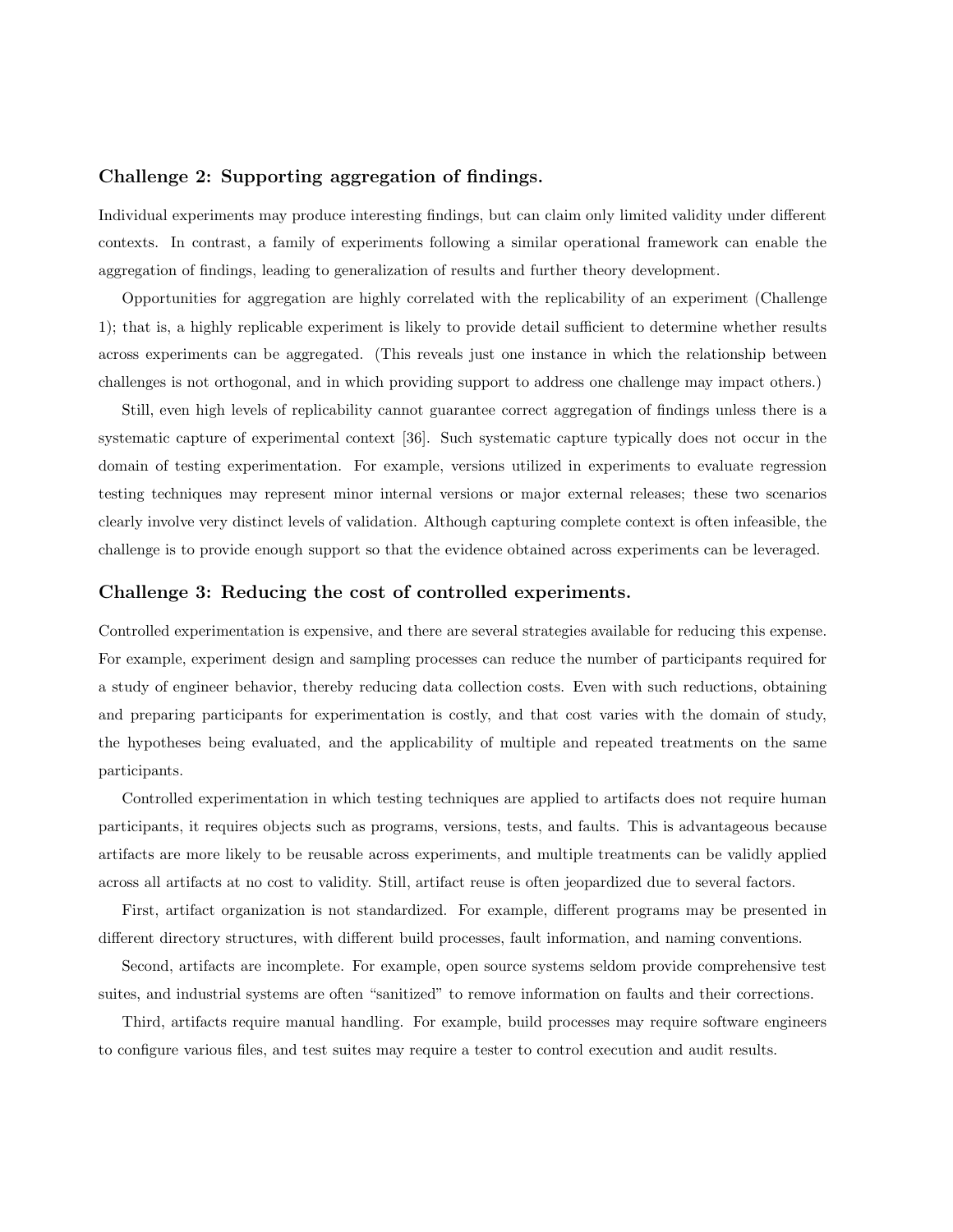#### Challenge 4: Obtaining sample representativeness.

Sampling is the process of selecting a subset of a population with the intent of making statements about the entire population. The degree of representativeness of the sample is important because it directly impacts the applicability of the conclusions to the rest of the population. However, representativeness needs to be balanced with considerations for the homogeneity of the sampled artifacts in order to facilitate replication as well. Within the software testing domain, we have found two common problems for sample representativeness.

First, sample size is limited. Since preparing an artifact is expensive, experiments often use small numbers of programs, versions, and faults. Further, researchers trying to reduce costs (Challenge 3) do not prepare artifacts for repeated experimentation (e.g., test suite execution is not automated). Lack of preparation for reuse limits the growth of the sample size even when the same researchers perform similar studies.

Second, samples are biased. Even when a large number of programs are collected they usually belong to a set of similar programs. For example, as described in Section 2, many researchers have employed the Siemens programs in controlled experiments with testing. This set of objects includes seven programs with faults, versions, processing scripts, and automated test suites. The Siemens programs, however, each involve fewer than 1000 lines of code. Other sources of sample bias include the types of faults seeded or considered, processes used for test suite creation, and code changes considered.

### Challenge 5: Isolating the effects of individual factors.

Understanding causality relationships between factors lies at the core of experimentation. Blocking and manipulating the effects of a factor increases the power of an experiment to explain causality. Within the testing domain, we have identified two major problems for controlling and isolating individual effects.

First, artifacts may not offer the same opportunities for manipulation. For example, programs with multiple faults offer opportunities for analyzing faults individually or in groups, which can affect the performance of testing techniques as it introduces masking effects. Another example involves whether or not automated and partitionable test suites are available; these may offer opportunities for isolating test case size as a factor.

Second, artifacts may make it difficult to decouple factors. For example, it is often not clear what program changes in a given version occurred in response to a fault, an enhancement, or both. Furthermore, it is not clear at what point the fault was introduced in the first place. As a result, the assessment of testing techniques designed to increase the detection of regression faults may be biased.

## 4 Infrastructure

We have described what we believe are the primary challenges faced by researchers wishing to perform controlled experimentation with testing techniques, and that have limited progress in this area. Some of these challenges involve issues for experiment design, and guidelines such as those provided by Kitchenham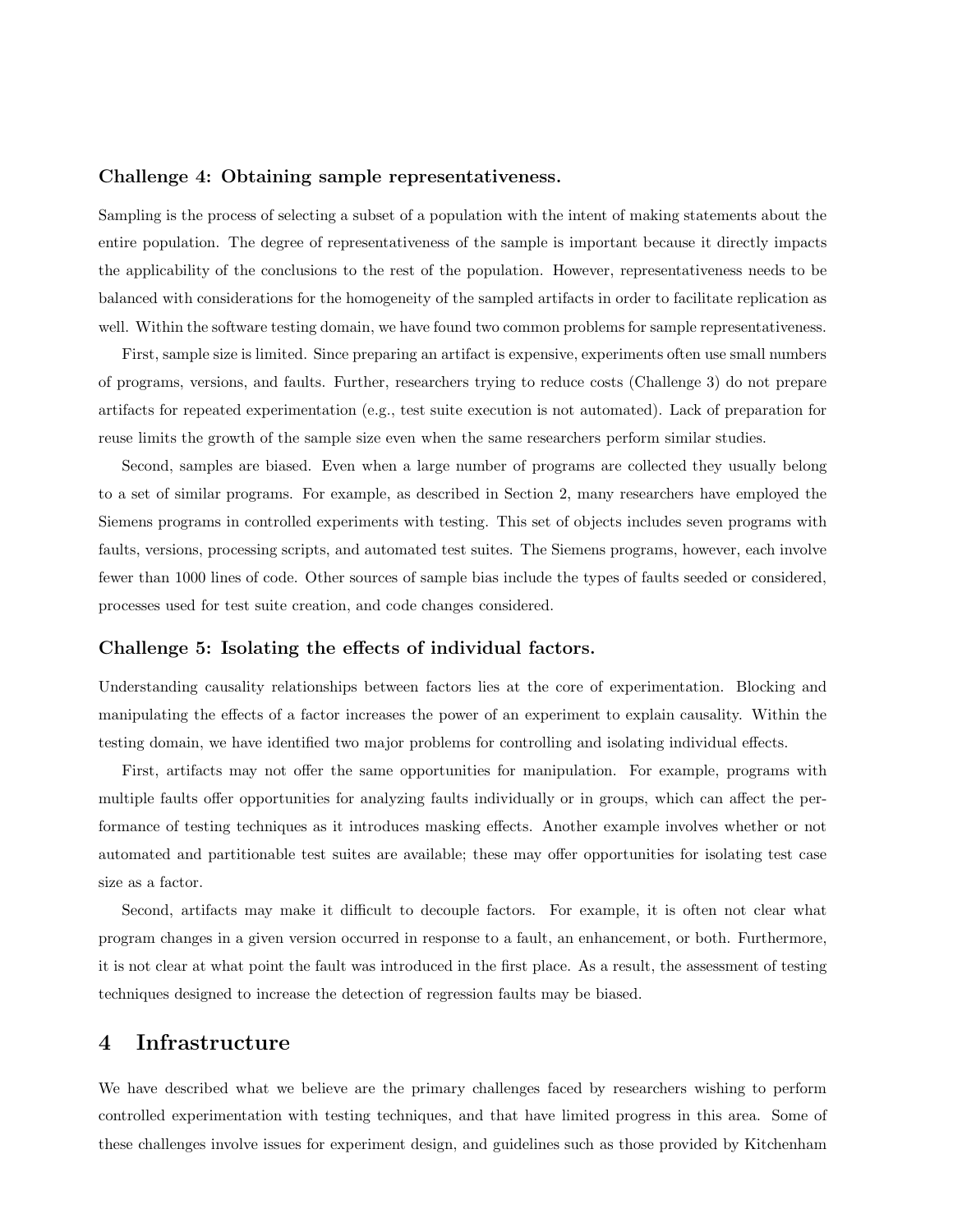et al. [26] address those issues. Other challenges relate to the process of conducting families of experiments with which to incrementally build knowledge, and lessons such as those presented by Basili et al. [3] could be valuable in addressing these. All of these challenges, however, can be traced at least partly (and some primarily) to issues involving infrastructure.

To address these challenges, we have been designing and constructing infrastructure to support controlled experimentation with software testing and regression testing techniques. Our infrastructure includes, first and foremost, artifacts (programs, versions, test cases, faults, and scripts) that enable researchers to perform controlled experimentation and replications.

We are staging our artifact collection and construction efforts along two dimensions, breadth and depth, where breadth involves adding new object systems to the infrastructure, and depth involves adding new attributes to the systems currently contained in the infrastructure.

Where breadth is concerned, we focused initially on systems prepared in C; however, given the increasing interest on the part of the testing community in object-oriented systems and Java, we have recently shifted our attention to Java systems.

Where depth is concerned, we have been incrementally expanding our infrastructure to accommodate additional attributes. Ultimately, we expect to continually extend these attributes based on the input from other researchers who utilize our infrastructure. Our current set of attributes, however, can be broadly categorized as follows:

- System attributes: source code, and (as available) user documentation. We also store all necessary system build materials, together with information on configurations supported, and compilers and operating systems on which we have built and executed the system.
- Version attributes: system releases created in the course of system enhancement and maintenance. We store versions of source code, versions of documentation, and all associated system attributes for those versions.
- Test attributes: pools of input data, and test suites of various types. We store all harnesses, stubs, drivers, test classes, oracles, and materials necessary to execute test cases.
- Fault attributes: fault data about the system and versions, and information on fault-revealing inputs.
- Execution attributes: operational profiles of the system's execution, expected runtimes for tests or analyses, results of analysis runs, and data on test coverage obtained.

Beyond these artifacts, our infrastructure also includes documentation on the processes used to select, organize, and further set up artifacts, and supporting tools that help with these processes. Together with our plans for sharing and extending the infrastructure, these objects, documents, tools, and processes help address the challenges described in the preceding section as summarized in Table 3.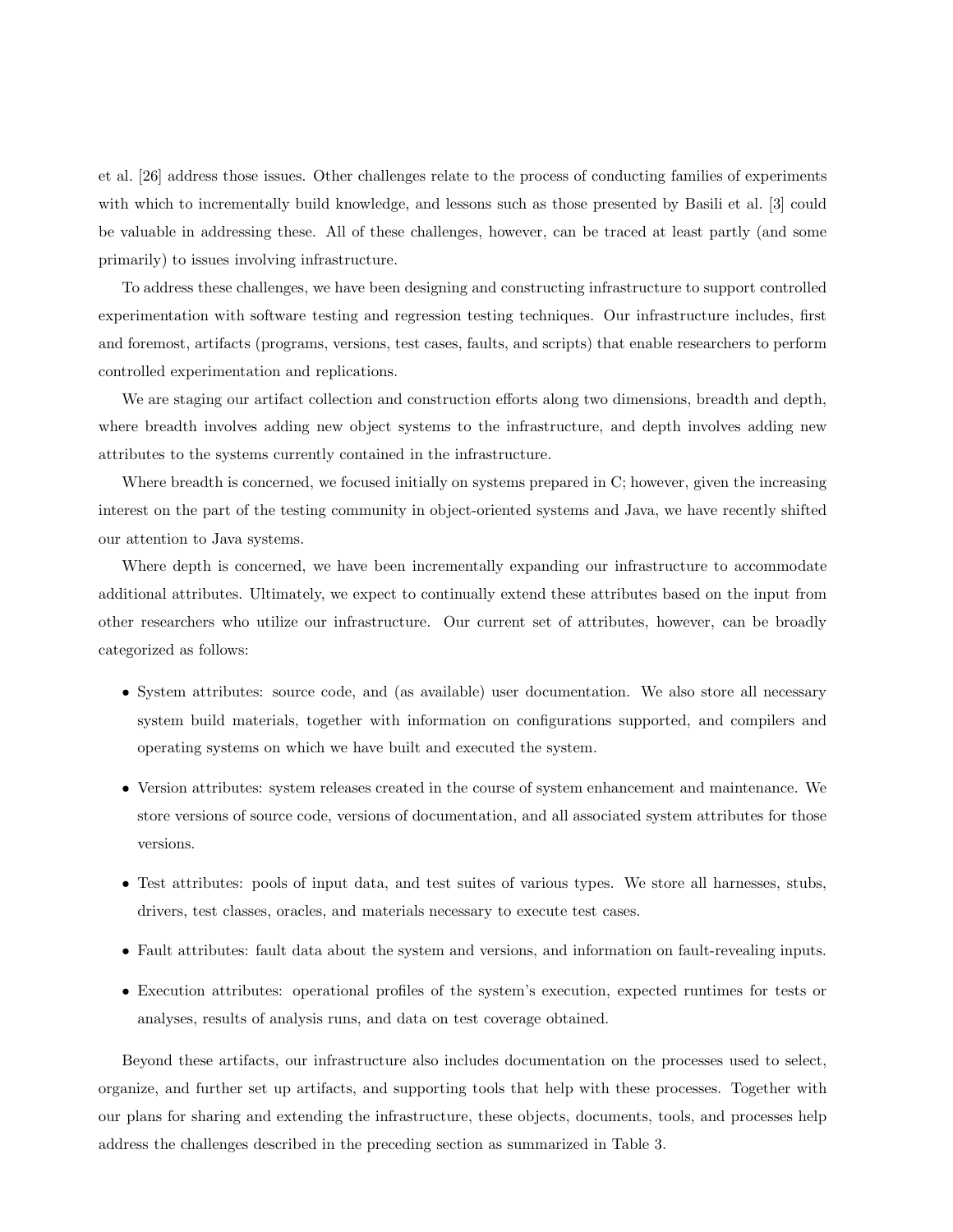|                       |           | Infrastructure attributes |       |       |        |  |  |  |
|-----------------------|-----------|---------------------------|-------|-------|--------|--|--|--|
|                       |           | Artifact<br>Docs.         |       |       |        |  |  |  |
| Challenges            | Selection | Organization              | Setup | Tools | Extend |  |  |  |
| Support Replicability |           |                           |       |       |        |  |  |  |
| Support Aggregation   |           |                           |       |       | X      |  |  |  |
| Reduce Cost           | X         |                           |       |       | X      |  |  |  |
| Representativeness    | Х         |                           |       |       | X      |  |  |  |
| Isolate Effects       |           |                           |       |       |        |  |  |  |

Table 3: Challenges and Infrastructure.

The following subsections provide further details on each of these aspects of our infrastructure. Further subsections then describe examples of the use of the infrastructure that have occurred to date, and threats to validity to consider with respect to the use of the infrastructure.

### 4.1 Object Selection, Organization, and Setup

Our infrastructure provides guidelines for object selection, organization, and setup processes. The selection and setup guidelines assist in the construction of a sample of complete artifacts. The organization guidelines provide a consistent context for all artifacts, facilitating the development of generic experiment tools, and reducing the experimentation overhead for researchers.

#### 4.1.1 Object selection

Object selection guidelines direct persons assembling infrastructure in the task of selecting suitable objects, and are provided through a set of on-line instructions that include artifact selection requirements. Thus far, we have specified two levels of required qualities for objects: 1st-tier required-qualities (minimum lines of code required, source freely available, five or more versions available) and 2nd-tier required-qualities (runs on platforms we utilize, can be built from source, allows automation of test input application and output validation). When assembling objects, we first identify objects that meet first-tier requirements, which can be determined relatively easily, and then we prioritize these, and for each, investigate second-tier requirements.

Part of the object selection task involves ensuring that programs and their versions can be built and executed automatically. Because experimentation requires the ability to repeatedly execute and validate large numbers of test cases, automatic execution and validation must be possible for candidate programs. Thus, our infrastructure currently excludes programs that require graphical input/output that cannot easily be automatically executed or validated. At present we also require programs that execute, or through edits can be made to execute, deterministically; this too is a requirement for automated validation, and implies that programs involving concurrency and heavy thread use might not be directly suitable.

Our infrastructure now consists of 17 C and seven Java programs, as shown in Table 4. The first eight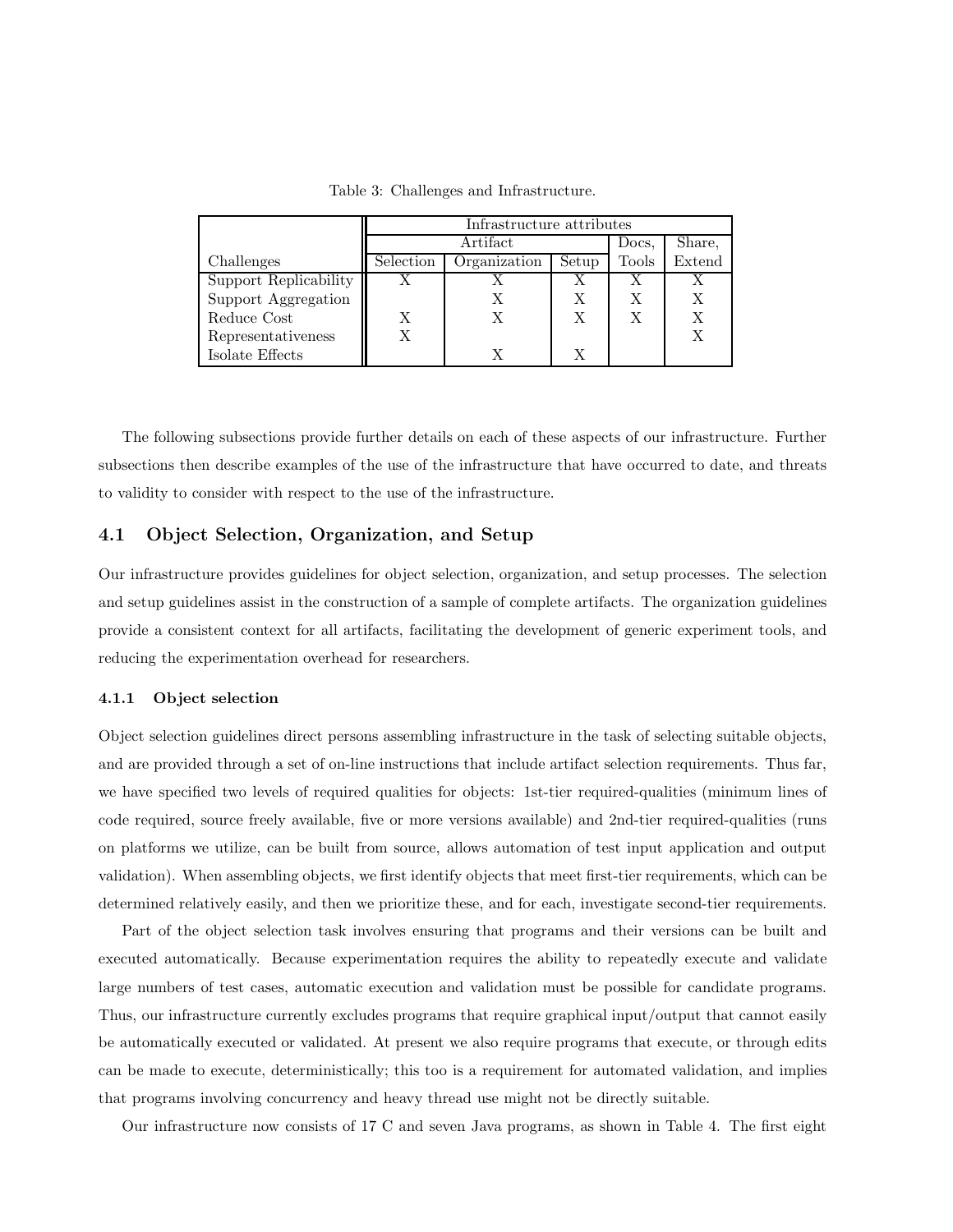| Objects       | Size            | No. of Versions | No. of Tests     | No. of Faults   | Release Status |
|---------------|-----------------|-----------------|------------------|-----------------|----------------|
| tcas          | 173             |                 | 1608             | 41              | released       |
| schedule2     | 374             |                 | 2710             | $10\,$          | released       |
| schedule      | 412             | $\mathbf{1}$    | 2650             | 9               | released       |
| replace       | 564             | $\mathbf{1}$    | 5542             | $\overline{32}$ | released       |
| tot_info      | 565             | $\mathbf{1}$    | 1052             | 23              | released       |
| print_tokens2 | 570             | $\mathbf{1}$    | 4115             | $\overline{10}$ | released       |
| print_tokens  | 726             | $\mathbf{1}$    | 4130             | $\overline{7}$  | released       |
| space         | 9564            | 1               | 13585            | $35\,$          | released       |
| gzip          | 6582            | $\overline{6}$  | 217              | 15              | released       |
| sed           | 11148           | $\overline{5}$  | 1293             | 40              | released       |
| flex          | 15297           | $\overline{6}$  | 567              | 81              | released       |
| grep          | 15633           | $\overline{6}$  | 809              | $\overline{75}$ | released       |
| make          | 27879           | $\overline{5}$  | 1043             | $\overline{17}$ | released       |
| bash          | 48171           | $\overline{10}$ | 1168             | 69              | near release   |
| emp-server    | 64396           | $\overline{10}$ | 1985             | 90              | near release   |
| pine          | 156037          | $\overline{4}$  | 288              | 24              | near release   |
| vim           | 224751          | 9               | 975              | $\overline{7}$  | near release   |
| nanoxml       | 7646 (24)       | $\,6$           | $\overline{217}$ | $33\,$          | released       |
| siena         | 6035<br>(26)    | $\overline{8}$  | 567              | $\overline{3}$  | released       |
| galileo       | (79)<br>15200   | $\overline{16}$ | 1537             | $\overline{0}$  | near release   |
| ant           | 179827<br>(627) | 9               | 150              | $\overline{21}$ | released       |
| xml-security  | 41404 (143)     | $\overline{4}$  | 14               | 6               | released       |
| jmeter        | 79516 (389)     | $\overline{6}$  | 28               | $\overline{9}$  | released       |
| jtopas        | 19341 (50)      | $\overline{4}$  | 11               | $\bf 5$         | released       |

Table 4: Objects in our Infrastructure.

programs listed are the Siemens programs and space, which constituted our first set of experiment objects; the remaining programs include nine larger C programs and seven Java programs, selected via the foregoing process. The other columns are as follows:

- The "Size" column presents the total number of lines of code, including comments, present in each program, and illustrates our attempts to incorporate progressively larger programs. For Java programs, the additional parenthetical number denotes the number of classes in the program.
- The "No. of Versions" column lists how many versions each program has. The Siemens programs and space are available only in single versions (with multiple faults), a serious limitation, although the availability of multiple faults has been leveraged, in experiments, to create various alternative versions containing one or more faults. Our more recently collected objects, however, are available in multiple, sequential releases (corresponding to actual field releases of the systems).
- The "No. of Tests" column lists the number of test cases available for the program (for multi-version programs, this is the number available for the final version). Each program has one or more types of test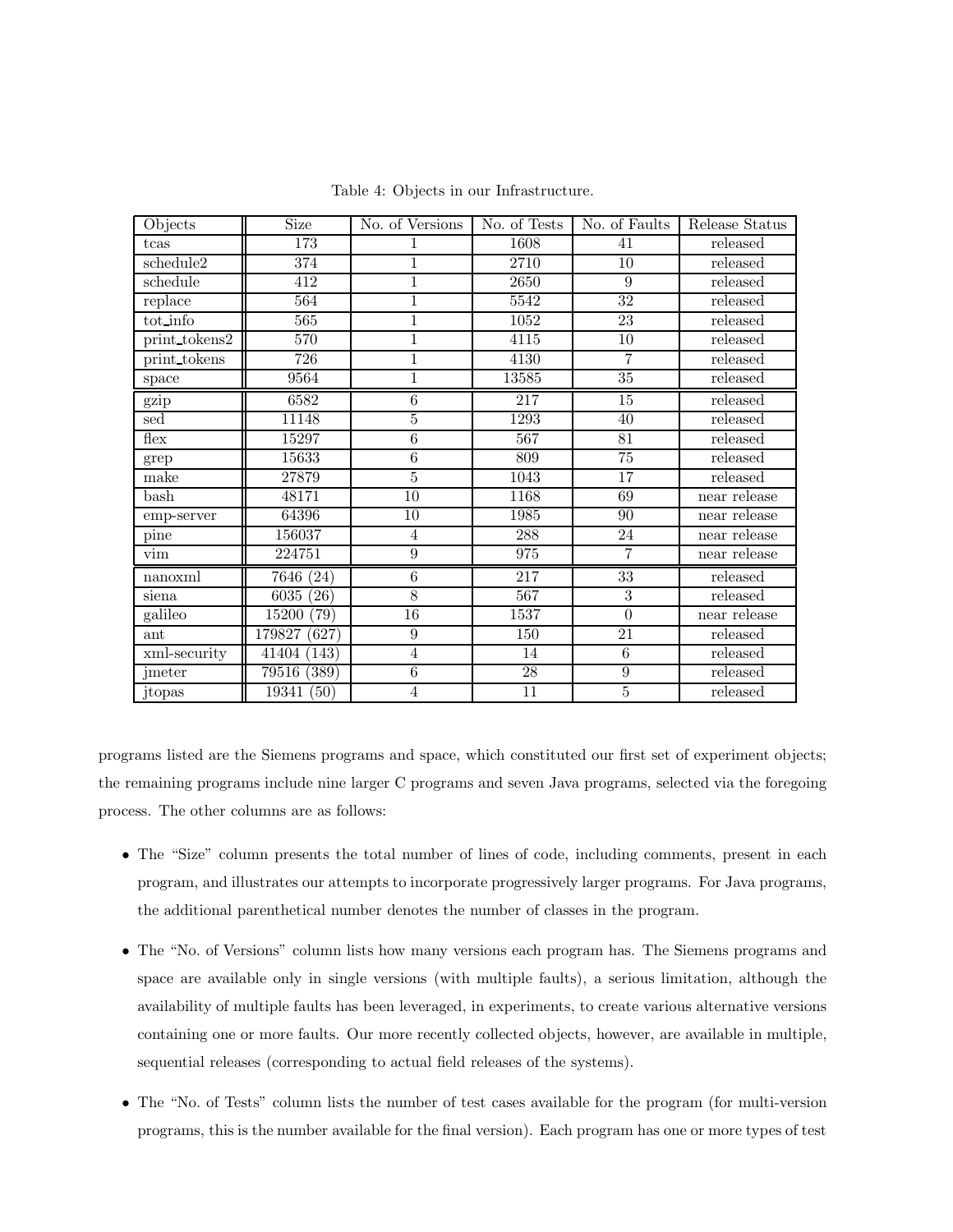

Figure 2: Object directory structure (top level).

cases and one or more types of test suites (described below). Two of the Java programs (nanoxml and siena) are also provided with test drivers that invoke classes under test. The last four Java programs (ant, xml-security, jmeter, and jtopas) have JUnit test suites. The test suites were supplied with each Java program from the open source software hosts.

- The "No. of Faults" column indicates the total number of faults available for each of the programs; for multi-version programs we list the sum of faults available across all versions.
- The "Release Status" column indicates the current release status of each object as one of "released", or "near release". The Siemens programs and space, as detailed above, have been provided to and used by many other researchers, so we categorize them as released. Bash, emp-server, vim, pine, and galileo are undergoing final formatting and testing and thus are listed as "near release". The rest of the programs listed are now available in our infrastructure repository, and we also categorize them as released.

Our object selection process helps provide consistency in the preparation of artifacts, supporting replicability. The same process also reduces costs by discarding earlier the artifacts that are not likely to meet the experimental requirements. Last, the selection mechanism lets us adjust our sampling process to facilitate the collection of a representative set of artifacts.

#### 4.1.2 Object organization

We organize objects and associated artifacts into a directory structure that supports experimentation. Each object we create has its own "object" directory, as shown in Figure 2. An object directory is organized into specific subdirectories (which in turn may contain subdirectories), as follows.

- The scripts directory is the "staging platform" from which experiments are run; it may also contain saved scripts that perform object-related tasks.
- The source directory is a working directory in which, during experiments, the program version being worked with is temporarily placed.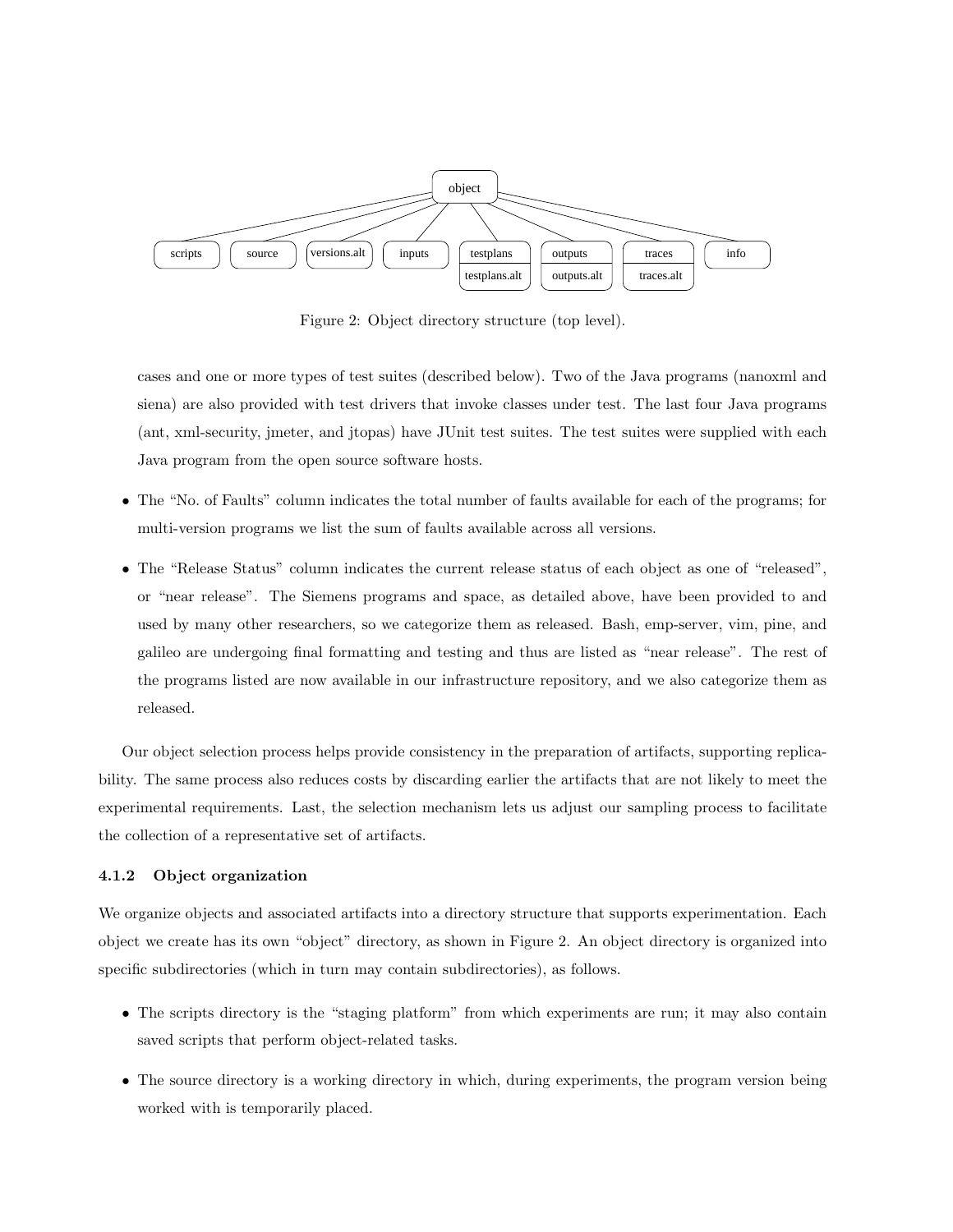- The versions.alt directory contains various variants of the source for building program versions. Variants are alternative copies of the object, created when the initial copy will not function for some particular purpose, but when a somewhat modified alternative will. For example:
	- The basic variant, which every object has, is contained in a subdirectory of versions.alt called versions.orig, which contains subdirectories v0, v1,  $\dots$ , vk, where v0 is the earliest version, and the other vj contain the next sequential versions in turn.
	- A second variant provides faults; for this purpose a directory that may exist is versions.seeded, which also contains subdirectories v1, v2, ..., vk. In this directory each vk area contains the .c file and .h files (or .java files) needed to build the version with some number of seeded faults that are inserted and a file FaultSeeds.h which contains all declarations needed to define all the faults.
	- A third general class of variants is created to handle cases in which some prototype analysis tool is not robust enough to process a particular syntactic construct; in such cases a variant of a program may be created in which that construct is replaced by a semantically equivalent alternative.

In the case of Java programs, if a program consists of applications and components, then the versions directory itself is subdivided into multiple subdirectories for these applications and components. Each subdirectory contains variants such as versions.orig and versions.seeded subdirectories.

- The inputs directory contains files containing inputs, or directories of inputs used by various test cases.
- The testplans alt directory contains subdirectories v0, v1,  $\dots$ , vk, each of which contains testing information for a system version; this information typically includes a "universe" file containing a pool of test cases, and various test suites drawn from that pool. We organize the vj subdirectories into four types of files and subdirectories:
	- General files. These are .universe, .tsl, and .frame files. A universe file (.universe extension) is a file listing test cases. An automated test-script generation program transforms universe files into various types of scripts that can be used to automatically execute the test cases or gather traces for them. TSL and frame files facilitate the use of black-box test cases designed using the category-partition method (described further in Section 4.1.3). TSL files (.tsl extension) are named vk.tsl  $(k=0,1,2...)$  for different versions. The sets of test frames generated from .tsl files (.frame extension) are named vk.frame, in reference to their corresponding TSL (vk.tsl) files.
	- $-$  Link files. These are files that link to previous versions of general files. These links allow the inheriting of testing materials from a prior version, preventing multiple copies.
	- Testsuites subdirectories. Some objects have directories containing various test suites built from the universe files. For example, the Siemens programs each have test suites containing randomly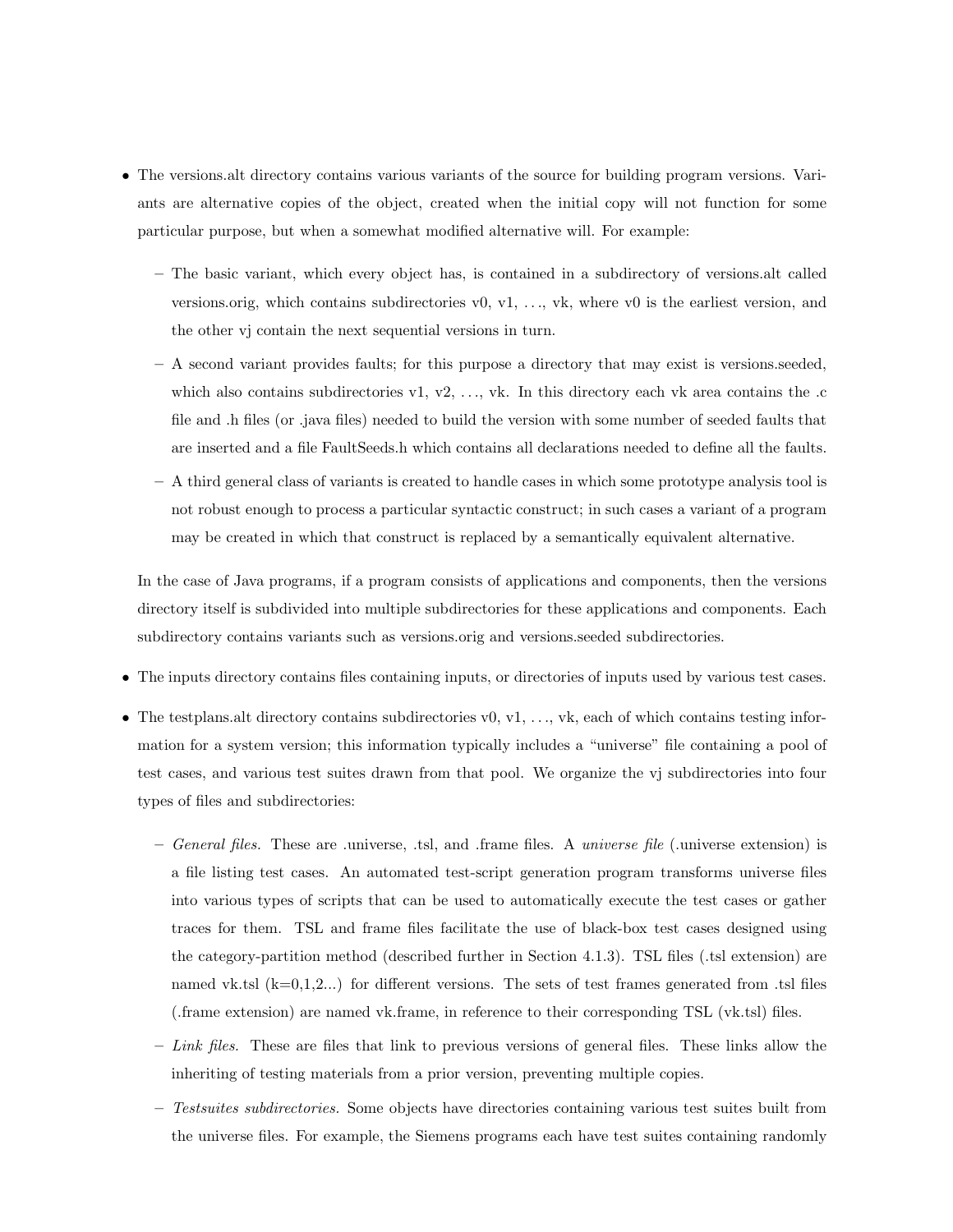selected test cases from the universe file, test suites that are statement-coverage adequate, and test suites that are both statement-coverage adequate and minimal in size.

- The testscripts subdirectory. If the test cases require startup or exit activities prior to or after execution, scripts encoding these are stored in a testscripts subdirectory.
- The traces.alt directory contains subdirectories v0, v1,  $\dots$ , vk, each holding trace information for a version of the system, in the form of individual test traces or summaries of coverage information.
- The outputs alt directory permanently stores the outputs of test runs, which is especially useful when experimenting with regression testing where outputs are compared against previous outputs.
- The testplans, outputs, and traces directories serve as "staging platforms" during specific experiments. Data from a specific "testplans.alt" subdirectory is placed into the testplans directory prior to experimentation; data from outputs and traces directories is placed into subdirectories in their corresponding ".alt" directories following experimentation.
- The info directory contains additional information about the program, especially information gathered by analysis tools and worth saving for experiments, such as fault-matrix information (which describe the faults that various test cases reveal).
- Java objects may contain a testdrivers directory that contains test drivers that invoke the application or its components.

Our object organization supports consistent experimentation conditions and environments, allowing us to write generic tools for experimentation that know where to find things, and that function across all of our objects (or a significant subset, such as those written in Java). This in turn helps reduce the costs of executing and replicating controlled experiments, and aggregating results across experiments. The use of this structure can potentially limit external validity by restricting the types of objects that can be accommodated, and the transformation of objects to fit the infrastructure can create some internal validity threats. However, the continued use of this structure and the generic tools it supports ultimately reduces a large class of potential threats to internal validity arising from errors in automation, by facilitating cross-checks on tools, and leveraging previous tool validation efforts. The structure also accommodates objects with various types and classes of artifacts, such as multiple versions, fault types, and test suites, enabling us to control for and isolate individual effects in conducting experimentation.

#### 4.1.3 Object setup

#### Test suites

Systems we have selected for our repository have only occasionally arrived equipped with anything more than rudimentary test suites. When suites are provided, we incorporate them into our infrastructure because they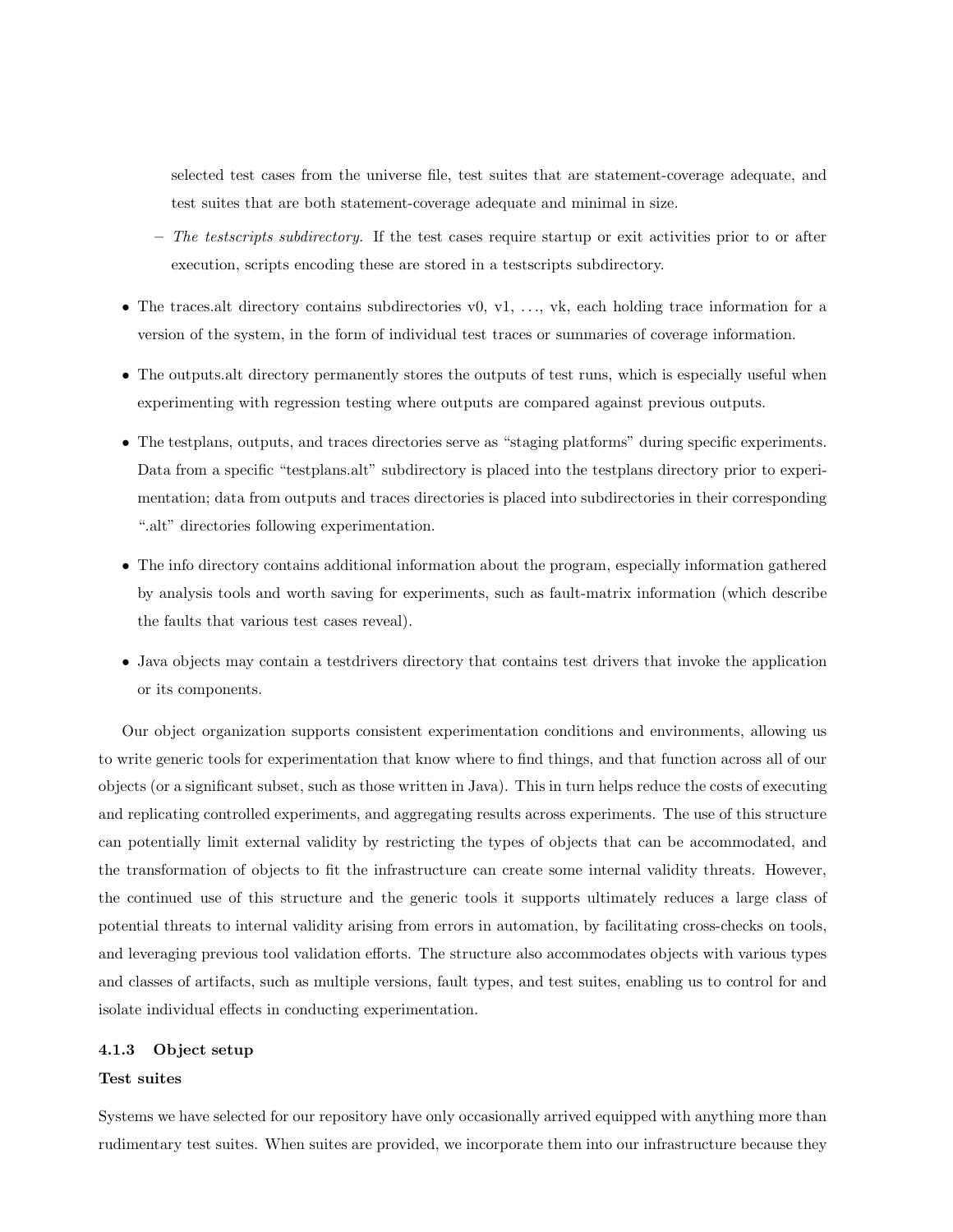are useful for case studies. For controlled experiments, however, we prefer to have test suites created by uniform processes. Such test suites can also be created in ways that render them partitionable, facilitating studies that isolate factors such as test case size, as mentioned in Section 3 (Challenge 5).

To construct test suites that represent those that might be constructed in practice for particular programs, we have relied primarily on two general processes, following the approach used by Hutchins et al. [22] in their initial construction of the Siemens programs.

The first process involves specification-based testing using the category-partition method, based on a test specification language, TSL, described in [35]. A TSL specification is written for an initial version of an object, based on its documentation, by persons who have become familiar with that documentation and the functionality of the object. Subsequent versions of the object inherit this specification, or most of it, and may need additional test cases to exercise new functionality, which can be encoded in an additional specification added to that version, or in a refined TSL specification. TSL specifications are processed by a tool, provided with our infrastructure, into test frames, which describe the requirements for specific test cases. Each test case is created and encoded in proper places within the object directory.

The second test process we have used involves coverage-based testing, in which we instrument the object program, measure the code coverage achieved by specification-based test cases, and then create test cases that exercise code not covered by them.

Employing these processes using multiple testers helps reduce threats to validity involving specific test cases that are created. Creating larger pools of test cases in this fashion and sampling them to obtain various test suites, such as test suites that achieve branch coverage or test suites of specific sizes, provides further assistance with generalization. We store such suites with the objects along with their pools of test cases.

In addition to two types of test suites just described, for our Java objects, we are also beginning to provide JUnit test suites (and have done so for ant, xml-security, jmeter, and jtopas). JUnit [23] is a Java testing framework that allows automation of tests for classes, and that is increasingly being used with Java systems. As noted in our description of Table 4, the JUnit test suites have been supplied with each Java program from its open source software host.

At present, not all of our objects possess equivalent types of test cases and test suites, but one goal in extending our infrastructure is to ensure that specific types of test cases and test suites are available across all objects on which they are applicable, to aid with the aggregation of findings. A further goal, of course, is to provide multiple instances and types of tests suites per object, a goal that has been achieved for the Siemens programs and space allowing the completion of several comparative studies. Meeting this goal will be further facilitated through sharing of the infrastructure and collaboration with other researchers.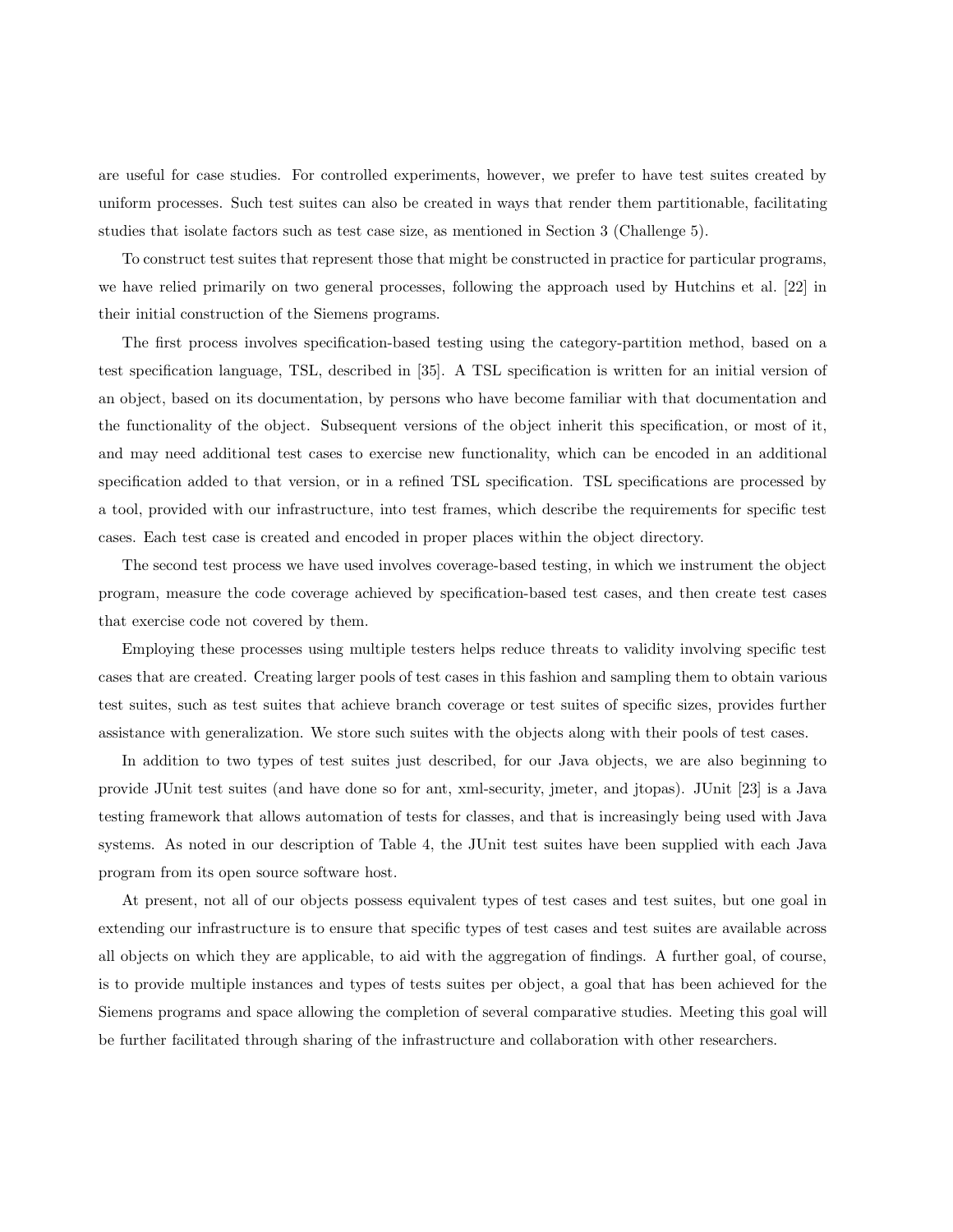#### Faults

For studies of fault detection, we have provided processes for two cases: the case in which naturally occurring faults can be identified, and the case in which faults must be seeded. Either possibility presents advantages and disadvantages: naturally occurring faults are costly to locate and typically cannot be found in large numbers, but they represent actual events. Seeded faults can be costly to place, but can be provided in larger numbers, allowing more data to be gathered than otherwise possible, but with less external validity.

To help with the process for hand-seeding faults, and increase the potential external validity of results obtained on these faults, we insert faults by following fault localization guidelines such as the one shown in Figure 3 (excerpted from our infrastructure documentation). These guidelines provide direction on fault placement. We also provide fault classifications based on published fault data (such as the simple one present in the figure), so that faults will correspond, to the extent possible, to faults found in practice. To further reduce the potential for bias, fault seeding is performed independently of experimentation, by multiple persons with sufficient programming experience, and who do not possess knowledge of specific experiment plans.

Another motivation for seeding faults occurs when experimentation concerned with regression testing is the goal. For regression testing, we wish to investigate errors caused by code change (regression faults). With the assistance of a differencing tool, fault seeders locate code changes, and place faults within those.

Although we have not yet incorporated it into our processes, fault seeding can also be performed using program mutation [8, 32]. Program mutation can produce large numbers of faults at low cost, and recent studies [1, 12] indicate that mutation faults can in fact be representative of real faults. If these results generalize, then we can extend the validity of experimental results by using mutation, and the large number of faults that result can yield data sets on which statistically significant conclusions can be obtained, facilitating the understanding of causality. Such studies can then be coupled with studies using other fault types to address external validity concerns.

Similarly, in the future, other researchers might be interested in other types of seeded faults, such as integration faults or faults related to side-effects. By defining appropriate mutation operators or tables of fault types, these researchers can simulate these fault types, allowing studies of their detection. For example, Delamaro et al. [11] have assessed the adequacy of tests for integration testing by mutating interfaces, in ways that simulate involve integration faults. Faults of these types can then also be incorporated into our infrastructure.

All of the objects in our infrastructure that are listed in Table 4 except space contain seeded faults; space contains 35 real faults that were identified during the testing and operational use of the program.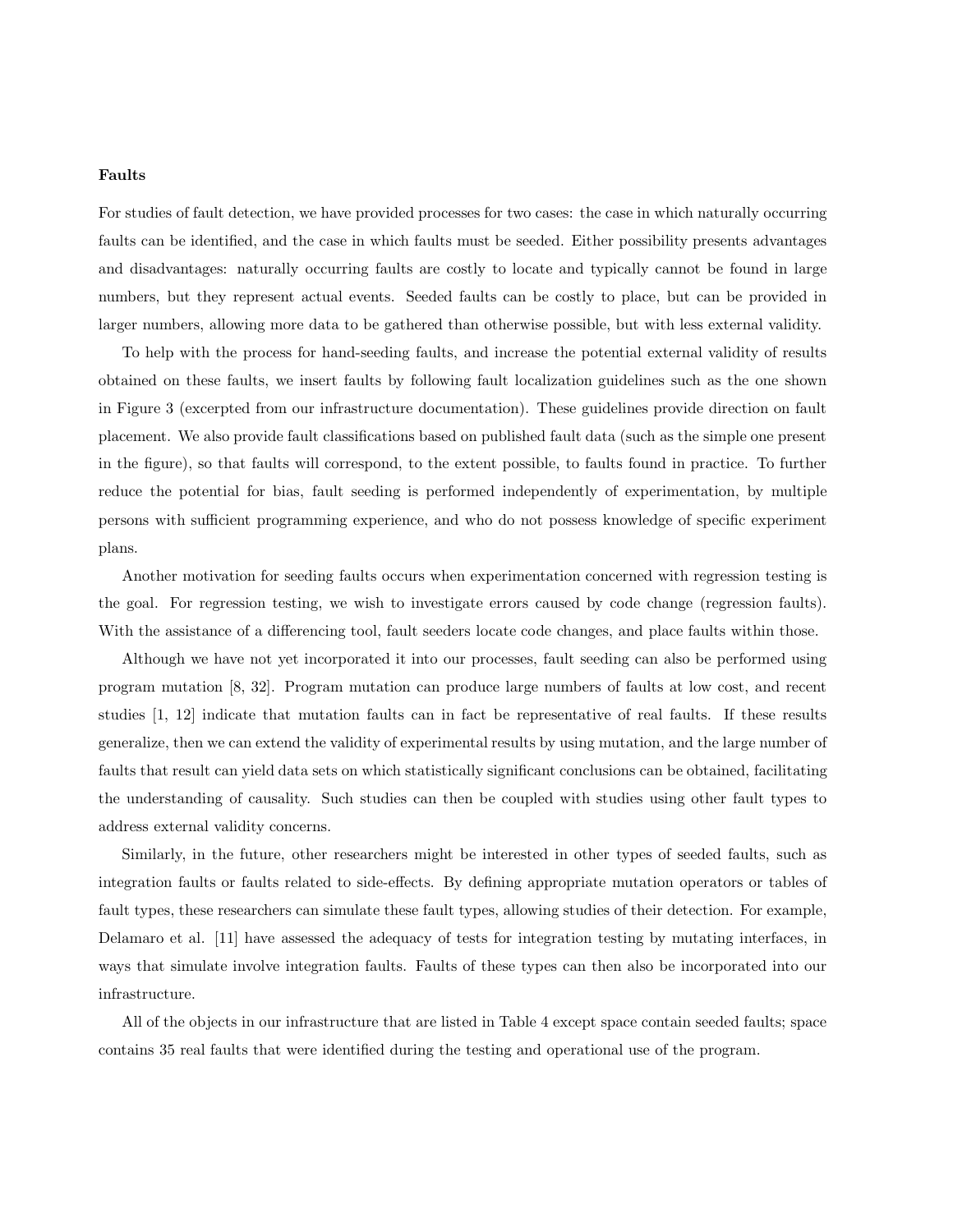### Figure 3: Fault localization guidelines for C programs.

- 1. When the goal is to seed regression faults in versions, use a differencing tool to determine where the changes occurred. If the changes between versions are large, the tool may carry differences forward, even when the code is identical. Verify the differences independently and use diff only as a guide.
- 2. The fault seeding process needs to reflect real types of faults. A simple fault classification scheme can be helpful for thinking about different types of faults:
	- (a) Faults associated with variables: definition of variable, redefinition of variable, deletion of variable, change value of variable in existing assignment statement.
	- (b) Faults associated with control flow: addition of new block of code, deletion of path, removal of block, redefinition of execution condition, change in order of execution, new call to external function, removal of call to external function, addition of function, removal of function.
	- (c) Faults associated with memory allocation: allocated memory not freed or not initialized, or erroneous use of pointers.
- 3. When creating regression faults, assume that the programmer who made the modification inserted the fault, and simulate this behavior by inserting artificial faults into the modified code. There is no restriction on the size or type of fault at this stage. The only requirement is that the changed program can still be compiled and executed.
- 4. Since more than two programmers perform the seeding process independently, some faults may be repeated. Repeated faults must be removed after all faults have been inserted. Although the programmers could work together to avoid overlapping, this would hurt the validity and credibility of the process. The modified code from multiple programmers needs to be merged. This should be a simple and short (maximum 10 modifications) cut/paste process but needs to be done carefully. Make sure you compile, link and test your program.
- 5. Next, run the test suite on each version to perform further filtering. Filter out two types of faults:
	- (a) faults that are exposed by more than 20% of the tests, because if they are introduced, they are likely to be detected during unit testing.
	- (b) faults that are not detected by any tests.
- 6. Keep only those faults that have not been filtered out. Test the program and then move on to the next version.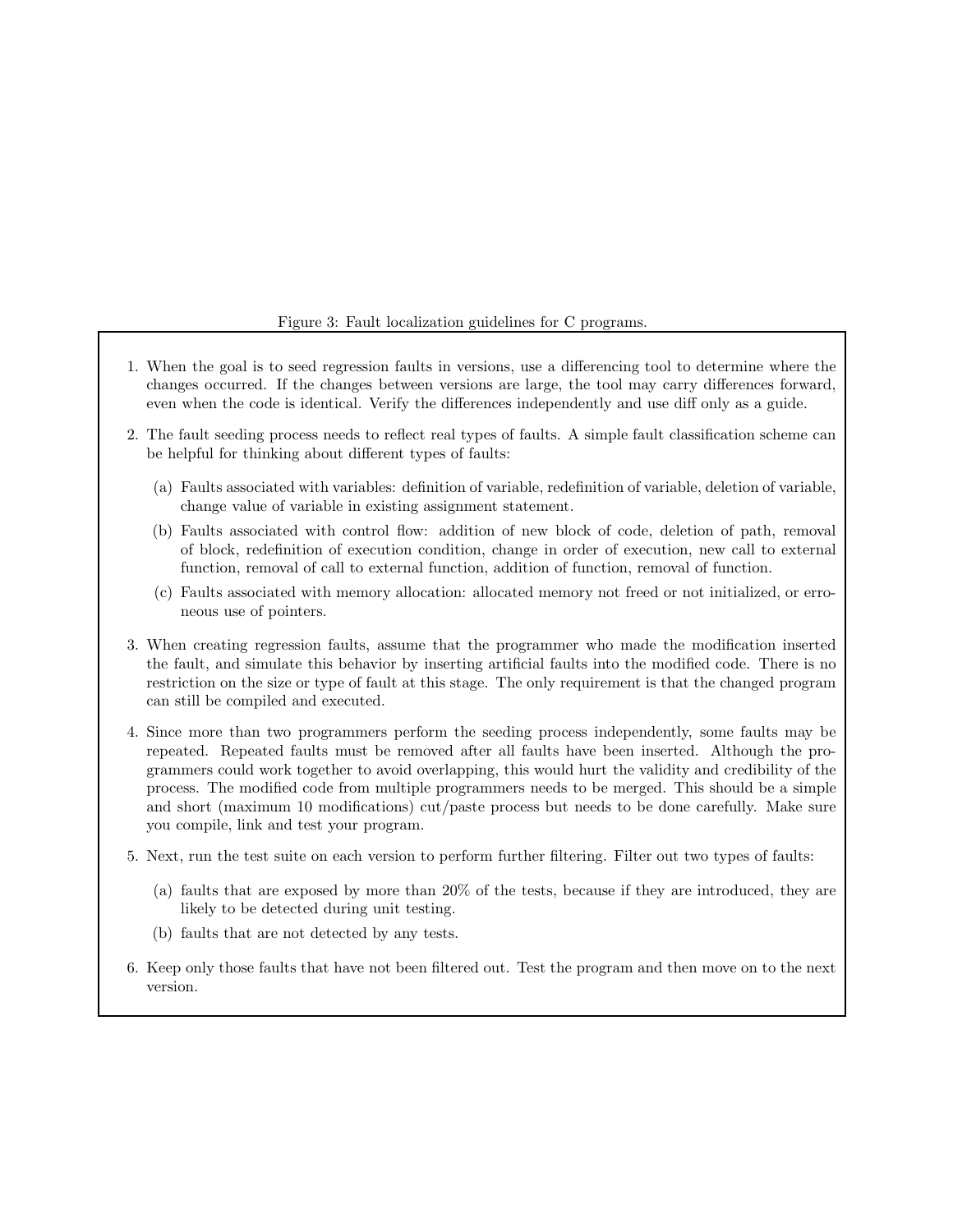## 4.2 Documentation and Supporting Tools

Documentation and guidelines supplied with our infrastructure provide detailed procedures for object selection and organization, test generation, fault localization, tool usage, and current object descriptions. The following materials are available:

- C (Java) Object Handbook: these documents describes the steps we follow to set up a typical, less than 30K LOC C program (or a typical 5-15K LOC Java program) as an experiment object. They are written primarily as sets of instructions to persons who have or wish to set up these objects, but they are also useful as an aid to understanding the object setup, and choices made in that setup.
- C (Java) Object Download: these web pages provide access to the most recent releases of each of our C (Java) objects, in tarred, gzipped directories.
- C (Java) Object Biographies: these web pages provide information about each of the C (Java) objects we currently make available, including what they are and how they were prepared.
- Tools: this web page describes and provides download capabilities for the tools. Short descriptions for supporting tools are as follows:
	- tsl: this program generates test frames based on a TSL specification.
	- javamts/mts: these programs generate test scripts of various forms and functionalities from universe files.
	- gen-fault-matrix: this module contains various scripts needed to generate a fault matrix file (a file relating faults to the test cases that expose them) for an object.
	- adiff: this tool produces a list of functions changed across two versions of a C object.
- Reporting Problems: this web page provides instructions regarding how to report problems in the infrastructure.

As suggested in Section 3, guidelines such as those we provide support sharing (and thus cost reduction), as well as facilitating replication and aggregation across experiments. Documentation and guidelines are thus as important as objects and associated artifacts.

Depending on the research questions being investigated, experiment designs and processes used for testing experiments can be complex and require multiple executions, so automation is important. Our infrastructure provides a set of testing tools that build scripts that execute tests automatically, gather traces for tests, generate test frames based on TSL specifications, and generate fault matrices for objects. These tools make experiments simpler to execute, and reduce the possibility of human errors such as typing mistakes, supporting replicability as well. The automated testing tools function across all objects, given the uniform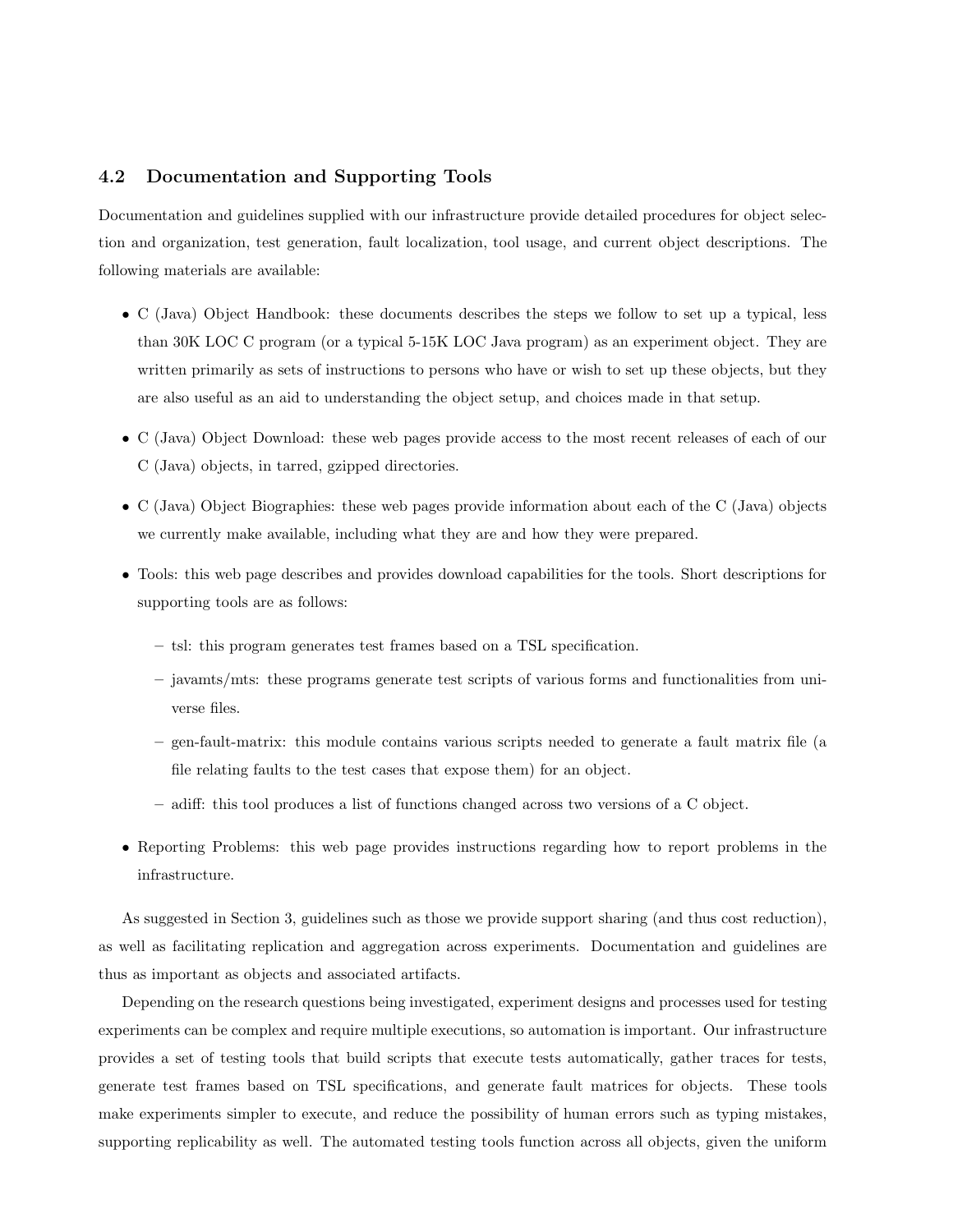directory structure for objects; thus, we can reuse these tools on new objects as they are completed, reducing the costs of preparing such objects.

### 4.3 Sharing and Extending the Infrastructure

Our standard object organization and tool support help make our infrastructure extensible; objects that meet our requirements can be assembled using the required formats and tools. This is still an expensive process, but in the long run such extension will help us achieve sample representativeness, and help with problems in replicability and aggregation as discussed in Section 3.

In our initial infrastructure construction, we have focused on gathering objects and artifacts for regression testing study, and on facilitating this with faults, multiple versions and tests. Such materials can also be used, however, for experimentation with testing techniques generally, and with other program analysis techniques. (Section 5 discusses cases in which this is already occurring.) Still, we intend that our infrastructure be extended through addition of objects with other types of associated artifacts, such as may be useful for different types of controlled experiments. For example, one of our Java objects, nanoxml, is provided with UML statechart diagrams, and this would facilitate experimentation with UML-based testing techniques.

Extending our infrastructure can be accomplished in two ways: by our research group, and by collaboration with other research groups. To date we have proceeded primarily through the first approach, but the second has many benefits. First, it is cost effective, mutually leveraging the efforts of others. Second, through this approach we can achieve greater diversity among objects and associated artifacts, which will be important in helping to increase sample size and achieve representativeness. Third, sharing implies more researchers inspecting the artifact setup, tools, and documentation, reducing threats to internal validity. Ultimately, collaboration in constructing and sharing infrastructure can help us contribute to the growth in the ability of researchers to perform controlled experimentation on testing in general.

As mentioned earlier, we have been making our Siemens and space infrastructure available, on request, for several years. We have recently created web pages that provide this infrastructure, together with all more recently created infrastructure described in this article, and all of the programs listed in Table 4 with the exception of those listed as "near release". This web page resides at http://esquared.unl.edu/sir/, and provides a password-protected portal to any researchers who request access to the infrastructure, with the proviso that they agree to report to us any experiences that will help us to improve the infrastructure.

## 4.4 Examples of the Infrastructure Being Used

In this section we present three examples of our infrastructure being used by other researchers and ourselves. The first two cases describe examples involving the C programs and their artifacts, and the third case is an example of the use of Java programs and their artifacts.

In presenting each example we address the following questions: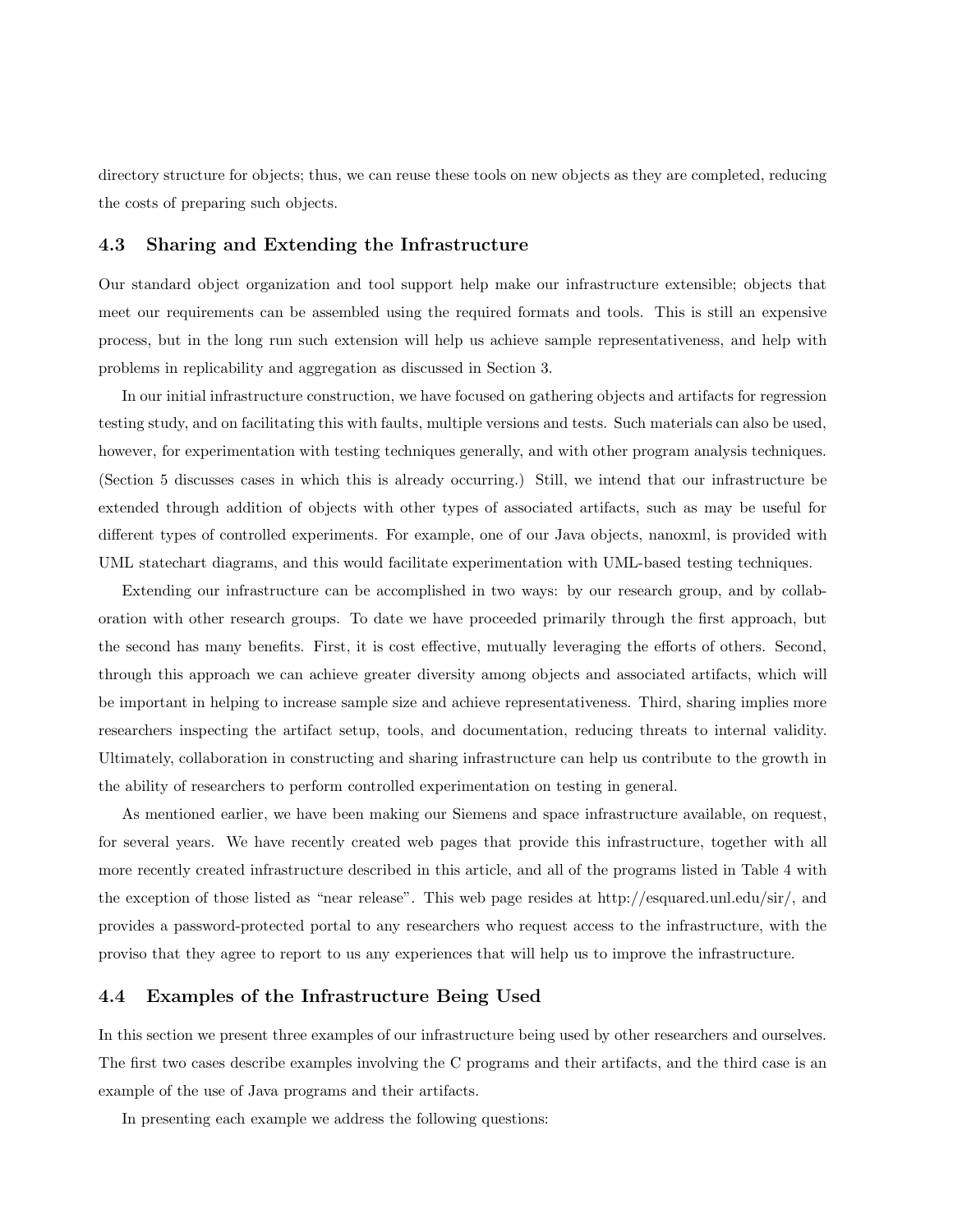- What problem did the researchers wish to address?
- What types of artifacts were needed to investigate this problem?
- What did the researchers take from our infrastructure?
- What did the researchers learn from their study?

#### Example 1: Improving test suites via operational abstraction.

Harder et al. [19] present the operational difference technique for improving test suites using augmentation, minimization, and generation processes. The authors evaluated improved test suites by comparing them with other techniques in terms of the fault detection ability and code-coverage of the test suites.

To do this, the authors required objects that have test suites and faults. They selected eight such C objects from our infrastructure: the Siemens programs and space. They describe why they selected these programs for their experiment: the programs are well-understood from previous research, and no other programs that have human-generated tests and faults were immediately available.

Through their experiment the authors discovered that their technique produced test suites that were smaller, and slightly more effective at fault detection, than branch coverage suites.

#### Example 2: Is mutation an appropriate tool for testing experiments?

Andrews et al. [1] investigate whether automatically generated faults (mutants) can be used to assess the fault detection effectiveness of testing techniques.

To answer their research question, they compared the fault detection ability of test suites on hand-seeded, automatically-generated (mutation), and real-world faults.

For their experiment, they required objects that had test suites and faults. Similar to Example 1, they also used eight C programs: the Siemens programs and space. Since the Siemens programs have seeded faults and space contains real faults, the only additional artifacts they needed to obtain were automaticallygenerated faults (mutants). The authors generated mutants over the C programs using a mutation generation tool. The reason the authors chose the programs was that they considered the associated artifacts to be mature due to their extensive usage in experiments.

The authors compared the adequacy ratio of test suites in terms of mutants and faults. Their analysis suggests that mutants can provide a good indication of the fault detection ability of a test suite; generated mutants were similar to the real faults in terms of fault detection, but different from the hand-seeded faults.

#### Example 3: Empirical studies of test case prioritization in a JUnit testing environment.

Do et al. [13] investigate the effectiveness of prioritization techniques on Java programs tested using JUnit test cases. They measured the effectiveness of prioritization techniques using the prioritized test suite's rate of fault detection.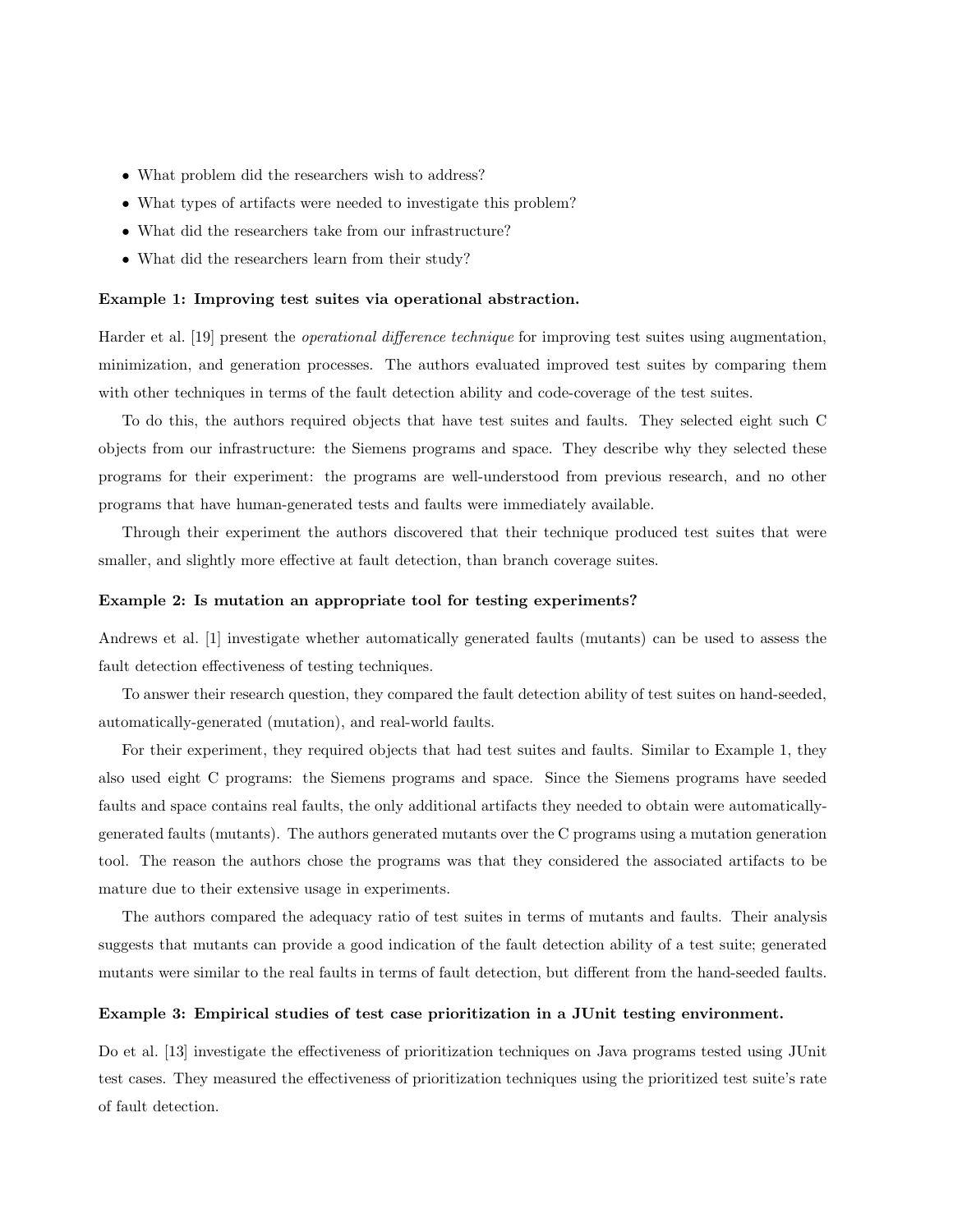To answer their research questions, the authors required Java programs that provided JUnit test suites and faults. The four Java programs (ant, jmeter, xml-security, and jtopas) from our infrastructure have the required JUnit test cases and seeded faults.

Through their experiment, the authors found that test case prioritization can significantly improve the rate of fault detection of JUnit test suites, but also reveals differences with respect to previous studies that can be related to the language and testing paradigm.

### 4.5 Threats to Validity: Things to Keep in Mind When Using the Infrastructure

As mentioned in Section 4.3, sharing of our infrastructure can bring many benefits to both ourselves and other researchers, but may introduce other problems, such as that users of the infrastructure might misinterpret some artifacts or object organization mechanism. This, in turn, can generate experiments with misleading findings. We believe that our description of the infrastructure organization and its artifacts is detailed enough to limit misuse and misinterpretation, and in practice many researchers are using the infrastructure without major problems.<sup>4</sup> Using the infrastructure also demands users' caution; they must read documentation and follow directions carefully.

Extending the infrastructure by collaborating with other researchers also introduces potential threats to validity (internal and construct). First, to extend the infrastructure, we need to motivate others to contribute. It is not easy to convince people to do this because it requires extra effort to adjust their artifacts to our standard format and some researchers may not be willing to share their artifacts. We expect, however, that our direct collaborators will contribute to the infrastructure in the next phase of its expansion, and they, in turn, will bring more collaborators who can contribute to the infrastructure. (In Section 5, as a topic of future work, we propose possible mechanisms for encouraging researchers who use our infrastructure to contribute additions to it.) Second, if people contribute their artifacts, then we need a way to check the quality of the artifacts contributed. We expect the primary responsibility for quality to lie with contributors, but again by sharing contributed artifacts, we can reduce this problem since researchers will inspect artifacts as they use them.

Another potential problem with our infrastructure involves threats to the external validity of experiments performed using them, since the artifacts we provide have not been chosen by random selection. The infrastructure we are providing is not intended to be a benchmark; rather, we are creating a resource to support experimentation. We hope, however, to increase the external validity of experimentation using our infrastructure over time by providing a larger pool of artifacts through continuous support from our research group and collaboration with other researchers.

 $4$ There has been one reported problem reported to us regarding the use of the infrastructure to date, but it turned out that in this case, the user attempted to use the artifacts without reading the documentation carefully.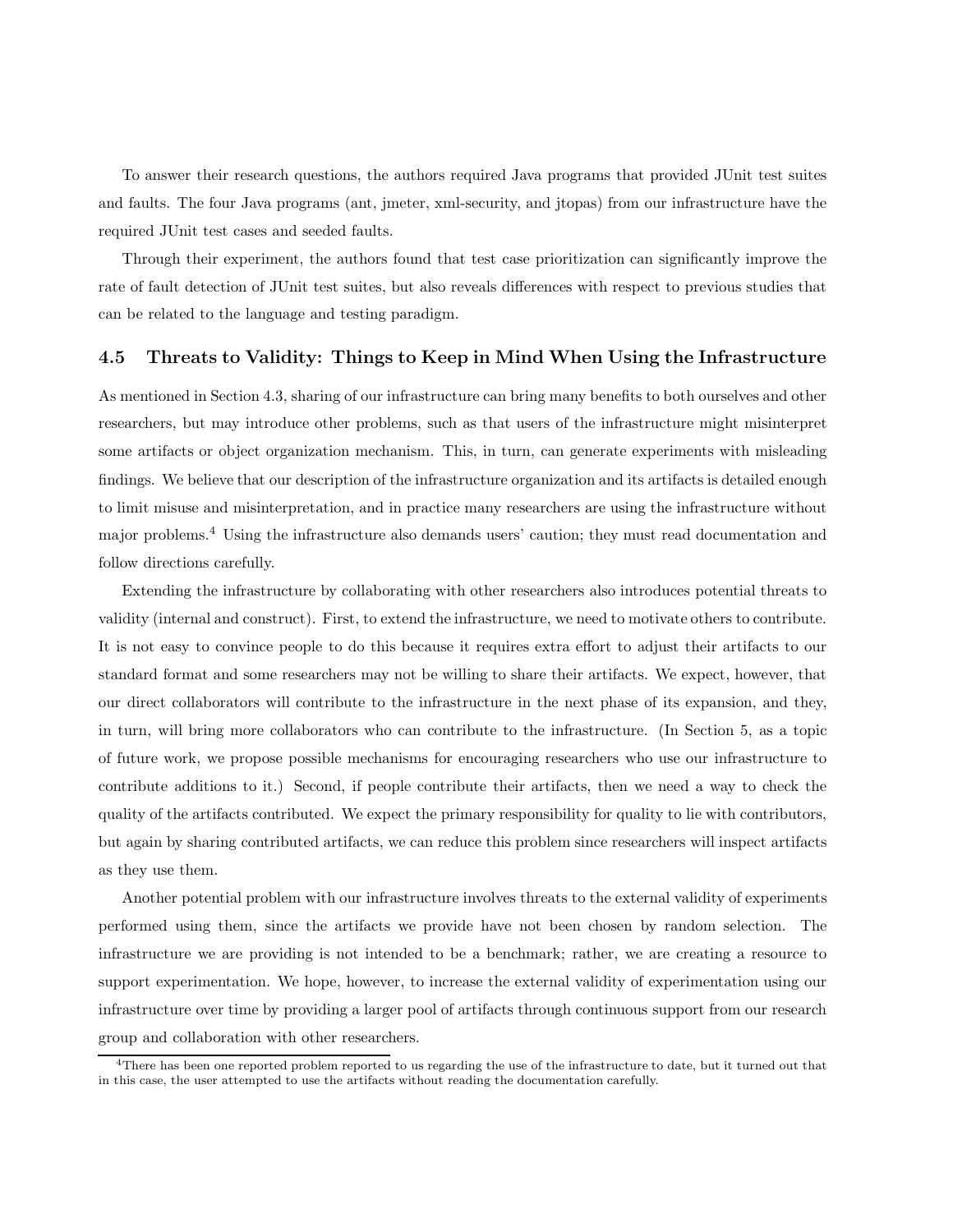# 5 Conclusion

We have presented our infrastructure for supporting controlled experimentation with testing techniques, and we have described several of the ways in which it can potentially help address many of the challenges faced by researchers wishing to conduct controlled experiments on testing. We close this article by first providing additional discussion of the impact, both demonstrated and potential, of our infrastructure to date, and then by discussing anticipated future work.

Section 4.4 provided three specific examples of the use of our infrastructure. Here, we remark more generally on the impact of our infrastructure to date. Many of the infrastructure objects described in the previous section are only now being made available to other researchers. The Siemens programs and space, however, in the format extended and organized by ourselves, have been available to other researchers since 1999, and have seen widespread use. In addition to our own papers describing experimentation using these artifacts (over twenty such papers have appeared, see http://www.cse.unl.edu/˜grother) we have identified eight other papers not involving creators of this initial infrastructure that describe controlled experiments involving testing techniques using the Siemens programs and/or space [1, 7, 10, 19, 25, 31, 33, 50]. The artifacts have also been used in [17] for a study of dynamic invariant detection (attesting to the feasibility of using the infrastructure in areas beyond those limited to testing).

In our review of the literature, we have found no similar usage of other artifacts for controlled experimentation in software testing. On the one hand, the willingness of other researchers to use the Siemens and space artifacts attests to the potential for infrastructure, once made available, to have an impact on research. On the other hand, this same willingness also illustrates the need for improvements to infrastructure, given that the Siemens and space artifacts present only a small sample of the population of programs, versions, tests, and faults. It seems reasonable, then, to expect our extended infrastructure to be used for experimentation by others, and to help extend the validity of experimental results through widened scope. Indeed, we ourselves have been able to use several of the newer infrastructure objects that are about to be released in controlled experiments described in recent publications [12, 13, 14, 15, 29, 38], as well as in publications currently under review.

In terms of impact, it is also worthwhile to discuss the costs involved in preparing infrastructure; it is these costs that we *save* when we re-use infrastructure. For example, the emp-server and bash objects required between 80 and 300 person-hours per version to prepare; two faculty and five graduate research assistants have been involved in this preparation. The flex, grep, make, sed and gzip programs involved two faculty, three graduate students, and five undergraduate students; these students worked 10-20 hours per week on these programs for between 20 and 30 weeks. These costs are not costs typically affordable by researchers; it is only by amortizing the costs over the potential controlled experiments that can follow that we render the costs acceptable.

Finally, there are several additional potential benefits to be realized through sharing of infrastructure in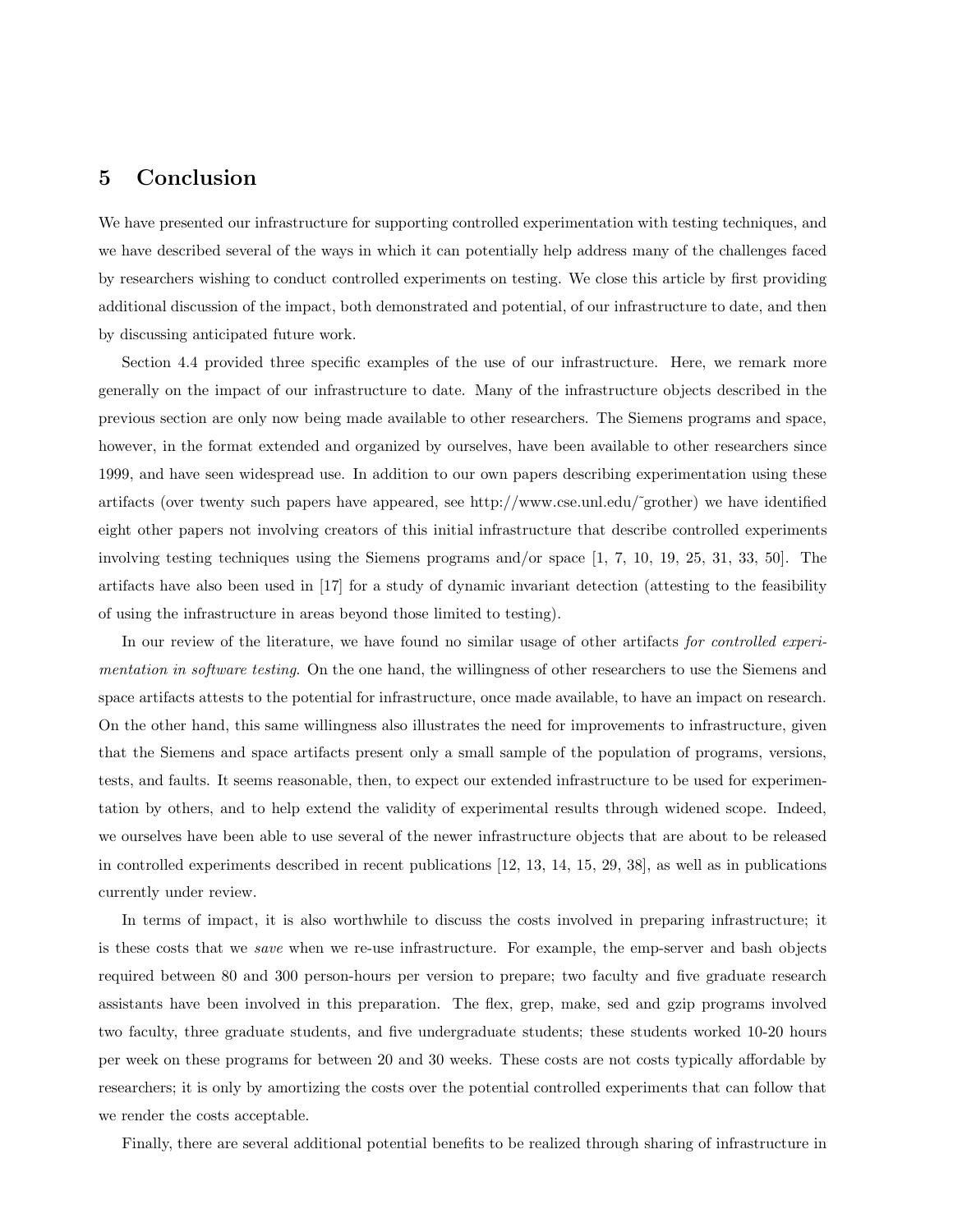terms of challenges addressed; these translate into a reduction of threats to validity that would exist were the infrastructure not shared. By sharing our infrastructure with others, we can expect to receive feedback that will improve it. User feedback will allow us to improve the robustness of our tools and the clarity and completeness of our documentation, enhancing the opportunities for replication of experiments, aggregation of findings, and manipulation of individual factors.

Where future work is concerned, a primary consideration involves implementing mechanisms for further sharing and community development of the infrastructure. At the moment, the web address provided in Section 4.3 provides contact information by which users may obtain a user-id and password, and through which they can access the infrastructure. This small level of access control provides us with a limited method for identifying users of the infrastructure, so that we can inform them of modifications or enhancements, and contact them with questions about its use.

As future work, we are considering various additional mechanisms for encouraging researchers who use our infrastructure to contribute additions to it in the form of new fault data, new test suites, and variants of programs and versions that function on other operational platforms.

One possible approach is to use our web portal as the core mechanism for distributing, obtaining feedback on, and collecting new artifacts and documentation. In addition to providing a registration site for users, the web portal can let researchers provide comments on and evaluations of the downloaded artifacts. This information, together with usage statistics (e.g., number of downloads, number of experiments using artifacts), will help researchers determine what their peers are employing for experimentation, and the individual strengths and weakness of each artifact. We envision that each artifact could have an evaluation rating, a popularity index, and a set of compiled comments. This data could also help us guide further refinements of the available artifacts, and identify artifacts of interest that may be missing.

As a mechanism for longer-term support, a more refined management model involves forming a repository steering committee, that includes representation from the user community, whose role is to set policies that govern the operation, maintenance and expansion of the repository. Such a committee could have several permanent members to ensure appropriate institutional memory, and also a number of rotating members. While the steering committee's role would be purely policy oriented, the work to be performed in order to maintain, update and expand the repository would be organized in the spirit of the "open source" model.

Ultimately, through mechanisms such as this, we hope that the community of researchers will be able to assemble additional artifacts using the formats and tools prescribed, and contribute them to the infrastructure; this in turn will increase the range and representativeness of artifacts available to support experimentation. Furthermore, we hope through this effort to aid the entire testing research community in pursuing controlled experimentation with testing techniques, increasing our understanding of these techniques and the factors that affect them in ways that can be achieved only through such experimentation.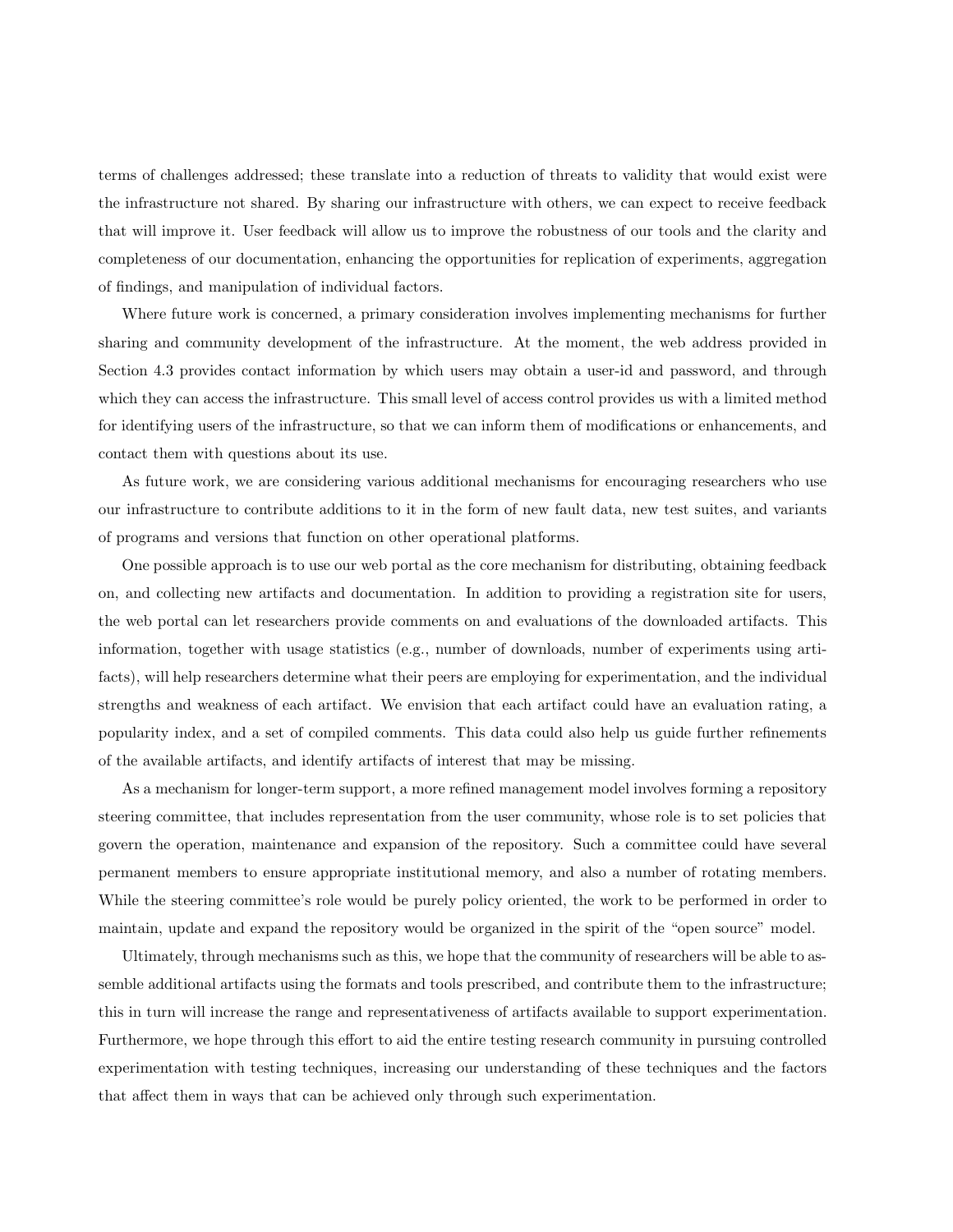### Acknowledgements

We thank the current and former members of the Galileo and MapsText research groups for their contributions to our experiment infrastructure. These and other contributors are acknowledged individually on the web pages through which our infrastructure is made available. We also thank the Siemens researchers, and especially Tom Ostrand, for providing the Siemens programs and much of the initial impetus for this work, and Phyllis Frankl, Filip Vokolos, and Alberto Pasquini for providing most of the materials used to assemble space infrastructure. Finally, this work has been supported by NSF awards CCR-0080898 and CCR-0347518 to the University of Nebraska - Lincoln, and by NSF awards CCR-9703108, CCR-9707792, CCR-0080900, and CCR-0306023 to Oregon State University.

# References

- [1] J. Andrews, L. Briand, and Y. Labiche. Is mutation an appropriate tool for testing experiments? In Int'l. Conf. Softw. Eng., May 2005.
- [2] V. Basili, R. Selby, E. Heinz, and D. Hutchens. Experimentation in software engineering. IEEE Transactions on Software Engineering, 12(7):733–743, July 1986.
- [3] V. Basili, F. Shull, and F. Lanubile. Building knowledge through families of experiments. IEEE Transactions on Software Engineering, 25(4):456–473, 1999.
- [4] B. Beizer. Software Testing Techniques. Van Nostrand Reinhold, New York, NY, 1990.
- [5] J. Bible, G. Rothermel, and D. Rosenblum. Coarse- and fine-grained safe regression test selection. ACM Transactions on Software Engineering and Methodology, 10(2):149–183, April 2001.
- [6] D. Binkley. Semantics guided regression test cost reduction. IEEE Transactions on Software Engineering, 23(8):498–516, August 1997.
- [7] D. Binkley, R. Capellini, L. Raszewski, and C. Smith. An implementation of and experiment with semantic differencing. In *Int'l. Conf. Softw. Maint.*, November 2001.
- [8] T. Budd and A. Gopal. Program testing by specification mutation. Computer Languages, 10(1):63–73, 1985.
- [9] Y.F. Chen, D.S. Rosenblum, and K.P. Vo. TestTube: A system for selective regression testing. In Int'l. Conf. Softw. Eng., pages 211–220, May 1994.
- [10] A. Coen-Porisini, G. Denaro, C. Ghezzi, and P. Pezze. Using symbolic execution for verifying safetycritical systems. In Proceedings of ACM Foundations of Software Engineering, 2001.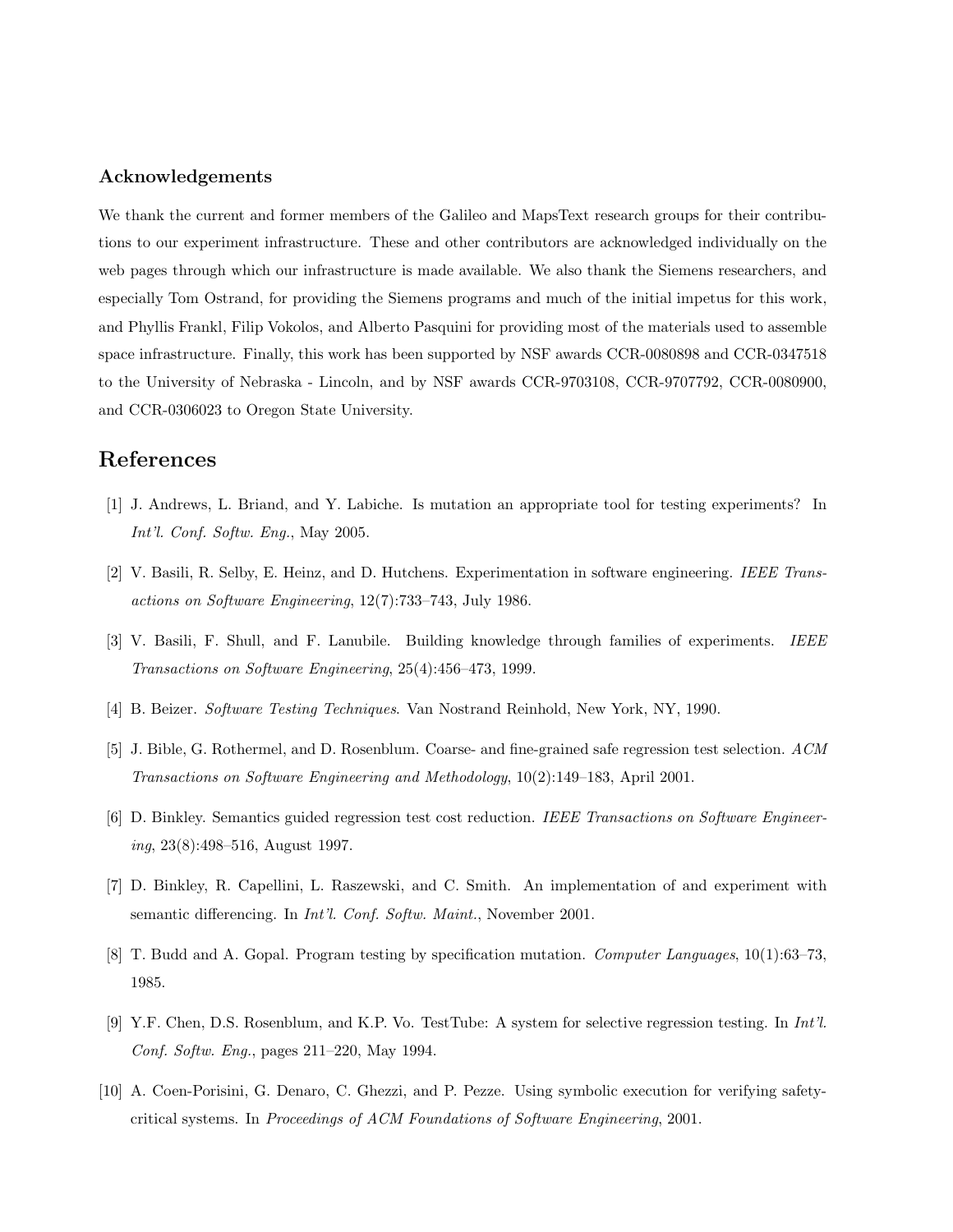- [11] M. Delamaro, J. Maldonado, and A. Mathur. Interface mutation: An approach for integration testing. IEEE Transactions on Software Engineering, 27(3), March 2001.
- [12] H. Do and G. Rothermel. A controlled experiment assessing test case prioritization techniques via mutation faults. In Int'l. Conf. Softw. Maint., September 2005.
- [13] H. Do, G. Rothermel, and A. Kinneer. Empirical studies of test case prioritization in a JUnit testing environment. In Int'l. Conf. Softw. Rel. Eng., November 2004.
- [14] S. Elbaum, D. Gable, and G. Rothermel. The Impact of Software Evolution on Code Coverage. In Int'l. Conf. Softw. Maint., pages 169–179, November 2001.
- [15] S. Elbaum, P. Kallakuri, A. Malishevsky, R. Rothermel, and S. Kanduri. Understanding the effects of changes on the cost-effectiveness of regression testing techniques. Journal of Software Testing, Verification and Reliability, 12(2), 2003.
- [16] S. Elbaum, A. Malishevsky, and G. Rothermel. Incorporating varying test costs and fault severities into test case prioritization. In Int'l. Conf. Softw. Eng., pages 329–338, May 2001.
- [17] M. Ernst, A. Czeisler, W. Griswold, and D. Notkin. Quickly detecting relevant program invariants. In Int'l. Conf. Softw. Eng., June 2000.
- [18] P. G. Frankl and S. N. Weiss. An experimental comparison of the effectiveness of branch testing and data flow testing. IEEE Transactions on Software Engineering, 19(8):774–787, August 1993.
- [19] M. Harder and M. Ernst. Improving test suites via operational abstraction. In Int'l. Conf. Softw. Eng., May 2003.
- [20] J. Hartmann and D.J. Robson. Techniques for selective revalidation. IEEE Software, 16(1):31–38, January 1990.
- [21] D. Hoffman and C. Brealey. Module test case generation. In 3rd Workshop on Softw. Testing, Analysis, and Verif., pages 97–102, December 1989.
- [22] M. Hutchins, H. Foster, T. Goradia, and T. Ostrand. Experiments on the effectiveness of dataflow- and controlflow-based test adequacy criteria. In *Int'l. Conf. Softw. Eng.*, pages 191–200, May 1994.
- [23] http://www.junit.org.
- [24] N. Juristo, A. M. Moreno, and S. Vegas. Reviewing 25 years of testing technique experiments. Empirical Software Engineering: An International Journal, 9(1), March 2004.
- [25] J. Kim and A. Porter. A history-based test prioritization technique for regression testing in resource constrained environments. In Int'l. Conf. Softw. Eng., May 2002.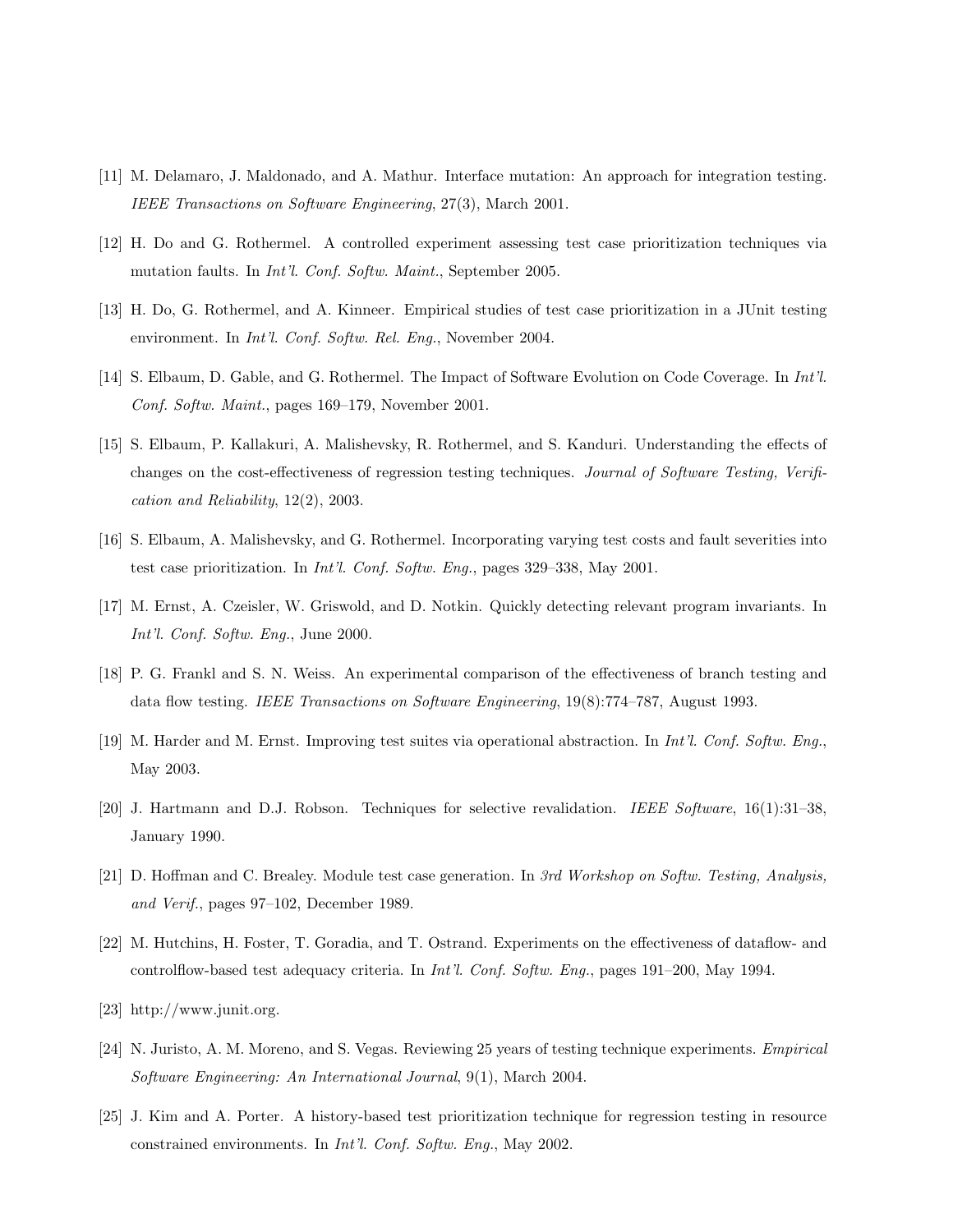- [26] B. Kitchenham, S. Pfleeger, L. Pickard, P. Jones, D. Hoaglin, K. Emam, and J. Rosenberg. Preliminary guidelines for empirical research in software engineering. IEEE Transactions on Software Engineering, 28(8):721–734, August 2002.
- [27] B. Kitchenham, L. Pickard, and S. Pfleeger. Case studies for method and tool evaluation. IEEE Software, pages 52–62, July 1995.
- [28] H.K.N. Leung and L. White. Insights into regression testing. In Int'l. Conf. Softw. Maint., pages 60–69, October 1989.
- [29] A. G. Malishevsky, G. Rothermel, and S. Elbaum. Modeling the cost-benefits tradeoffs for regression testing techniques. In Int'l. Conf. Softw. Maint., pages 230–240, October 2002.
- [30] B. Marick. Software Test Automation: Effective Use of Test Execution Tools. Addison-Wesley, September 1999.
- [31] M. Marre and A. Bertolino. Using spanning sets for coverage testing. IEEE Transactions on Software Engineering, 29(11), November 2003.
- [32] A. Offutt, G. Rothermel, R. Untch, and C. Zapf. An experimental determination of sufficient mutant operators. ACM Transactions on Software Engineering and Methodology, 5(2), April 1996.
- [33] V. Okun, P. Black, and Y Yesha. Testing with model checkers: insuring fault visibility. WSEAS Transactions on Systems, 2(1):77–82, January 2003.
- [34] K. Onoma, W-T. Tsai, M. Poonawala, and H. Suganuma. Regression testing in an industrial environment. *Comm. ACM*, 41(5):81–86, May 1988.
- [35] T.J. Ostrand and M.J. Balcer. The category-partition method for specifying and generating functional tests. Comm. ACM, 31(6), June 1988.
- [36] L. Pickard and B. Kitchenham. Combining empirical results in software engineering. Inf. Softw. Tech., 40(14):811–821, August 1998.
- [37] Sandra Rapps and Elaine J. Weyuker. Selecting software test data using data flow information. IEEE Transactions on Software Engineering, SE-11(4):367–375, April 1985.
- [38] G. Rothermel, S. Elbaum, A. Malishevsky, P. Kallakuri, and B. Davia. The impact of test suite granularity on the cost-effectiveness of regression testing. In Int'l. Conf. Softw. Eng., May 2002.
- [39] G. Rothermel and M.J. Harrold. Selecting tests and identifying test coverage requirements for modified software. In Int'l. Symp. Softw. Testing Anal., August 1994.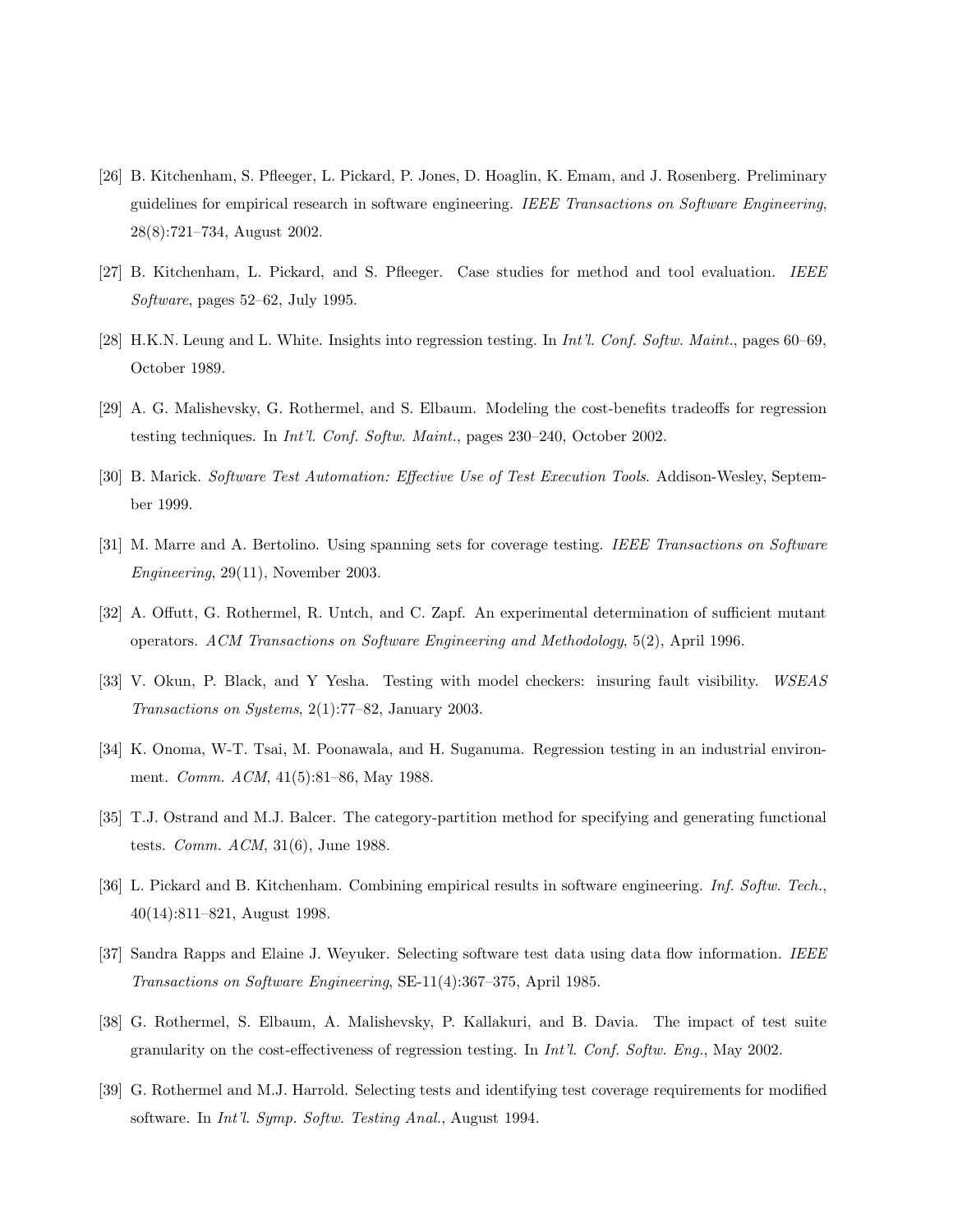- [40] G. Rothermel and M.J. Harrold. Analyzing regression test selection techniques. IEEE Transactions on Software Engineering, 22(8):529–551, August 1996.
- [41] G. Rothermel and M.J. Harrold. A safe, efficient regression test selection technique. ACM Transactions on Software Engineering and Methodology, 6(2):173–210, April 1997.
- [42] G. Rothermel, R. Untch, C. Chu, and M. J. Harrold. Test case prioritization. IEEE Transactions on Software Engineering, 27(10):929–948, October 2001.
- [43] W. Tichy, P. Lukowicz, E. Heinz, and L. Prechelt. Experimental evaluation in computer science: a quantitative study. Journal of Systems and Software, 28(1):9–18, January 1995.
- [44] W. Trochim. The Research Methods Knowledge Base. Atomic Dog, Cincinnati, OH, 2nd edition, 2000.
- [45] F. I. Vokolos and P. G. Frankl. Empirical evaluation of the textual differencing regression testing technique. In Int'l. Conf. Softw. Maint., pages 44–53, November 1998.
- [46] E. Weyuker. The evaluation of program-based software test data adequacy criteria. Comm. ACM, 31(6), June 1988.
- [47] C. Wohlin, P. Runeson, M. Host, M. Ohlsson, B. Regnell, and A. Wesslen. Experimentation in Software Engineering: An Introduction. Kluwer Academic Publishers, 2000.
- [48] W. E. Wong, J. R. Horgan, A. P. Mathur, and A. Pasquini. Test set size minimization and fault detection effectiveness: A case study in a space application. In Proceedings of the Computer Software Applications Conference, pages 522–528, August 1997.
- [49] W.E. Wong, J.R. Horgan, S. London, and H. Agrawal. A study of effective regression testing in practice. In Eighth Intl. Symp. Softw. Rel. Engr., pages 230–238, November 1997.
- [50] T. Xie and D. Notkin. Macro and micro perspectives on strategic software quality assurance in resource constrained environments. In Proceedings of EDSER-4, May 2002.
- [51] R. K. Yin. Case Study Research : Design and Methods (Applied Social Research Methods, Vol. 5). Sage Publications, London, UK, 1994.
- [52] M. Zelkowitz and D. Wallace. Experimental models for validating technology. IEEE Computer, pages 23–31, May 1998.